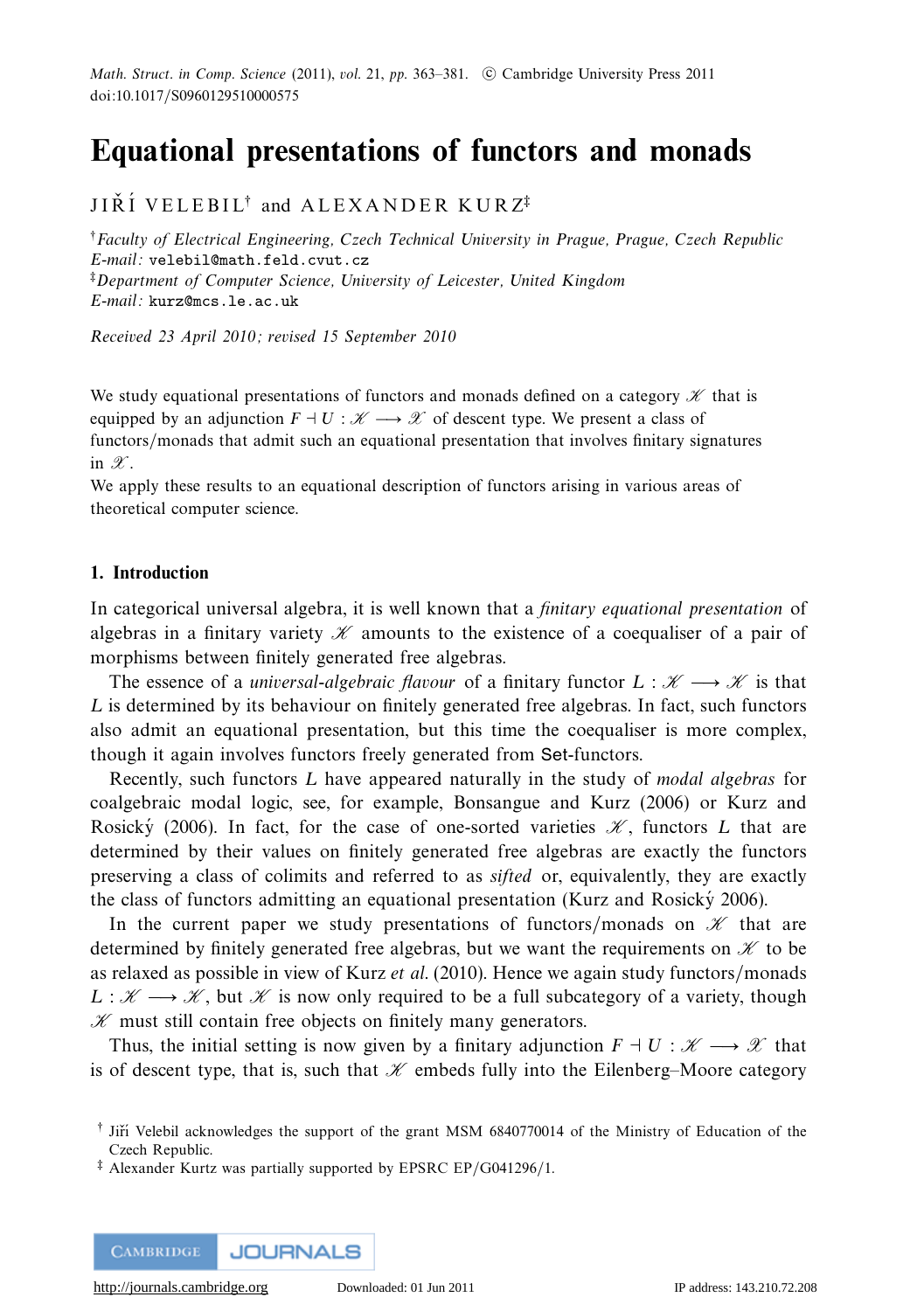$\mathscr{X}^{\mathbb{T}}$  where  $\mathbb{T}$  is the finitary monad on  $\mathscr{X}$  generated by  $F \dashv U$ . In order that we can speak of finitely generated free algebras, we further require both  $\mathcal X$  and  $\mathcal X$  to be locally finitely presentable. We say that (necessarily finitary) functors/monads on  $K$  that are determined by their values on finitely generated free objects are finitely based.

Our main results are the following:

- (1) We prove that finitely based functors/monads on  $\mathcal K$  can be equationally presented using finitary signatures on  $\mathscr X$ . This is the content of Theorems 3.18 and 4.4 below.
- (2) In Theorem 4.1 we prove that algebras for finitely based monads on a monadic category also form a monadic category.

Since we expect applications in coalgebraic modal logic in enriched category theory, we state and prove all results in the enriched setting.

# Organisation of the paper

We gather together the necessary definitions and notational conventions of enriched category theory in Section 2. We introduce the notion of finitely based functors in Section 3 and prove the presentation result in Theorem 3.18. In Section 4, we prove the presentation result for finitely based monads. Finally, we give various applications of our results in Section 5 by showing presentations of functors/monads arising in various areas of theoretical computer science.

# Related work

The fact that every finitary endofunctor of Set can be equationally presented is stated in Adamek and Trnkova (1990) – see also Example 3.19. This presentation result was generalised in Kurz and Rosicky  $(2006)$  to a certain class of finitary endofunctors of a (one-sorted) finitary variety.

# **2. Preliminaries**

In this section, we recall the necessary notions from enriched category theory we will use in the rest of the paper. Our standard reference for enriched category theory is the book Kelly (1982a); for the details of locally finitely presentable categories enriched in  $\mathcal{V}$ , see Kelly (1982b).

We assume that  $\mathcal{V} = (\mathcal{V}_0, \otimes, I)$  is a symmetric monoidal closed category that is locally finitely presentable as a closed category. The latter means that the (ordinary) category  $V_0$  is locally finitely presentable, that *I* is a finitely presentable object in  $V_0$  and that the tensor product  $X \otimes Y$  is a finitely presentable object in  $\mathcal{V}_o$  whenever X and Y are. See Gabriel and Ulmer (1971) and Adamek and Rosicky (1994) for the details on locally finitely presentable categories.

Our assumptions on  $\mathcal V$  allow us to develop category theory enriched in  $\mathcal V$ , and in the following we work with  $\nu$ -categories,  $\nu$ -functors, and so on. We will frequently omit the prefix  $\mathcal{V}$ - and just write categories, functors, and so on. Whenever we work with  $\mathcal{V} =$  Set, we will say the categories, functors, and so on, are ordinary.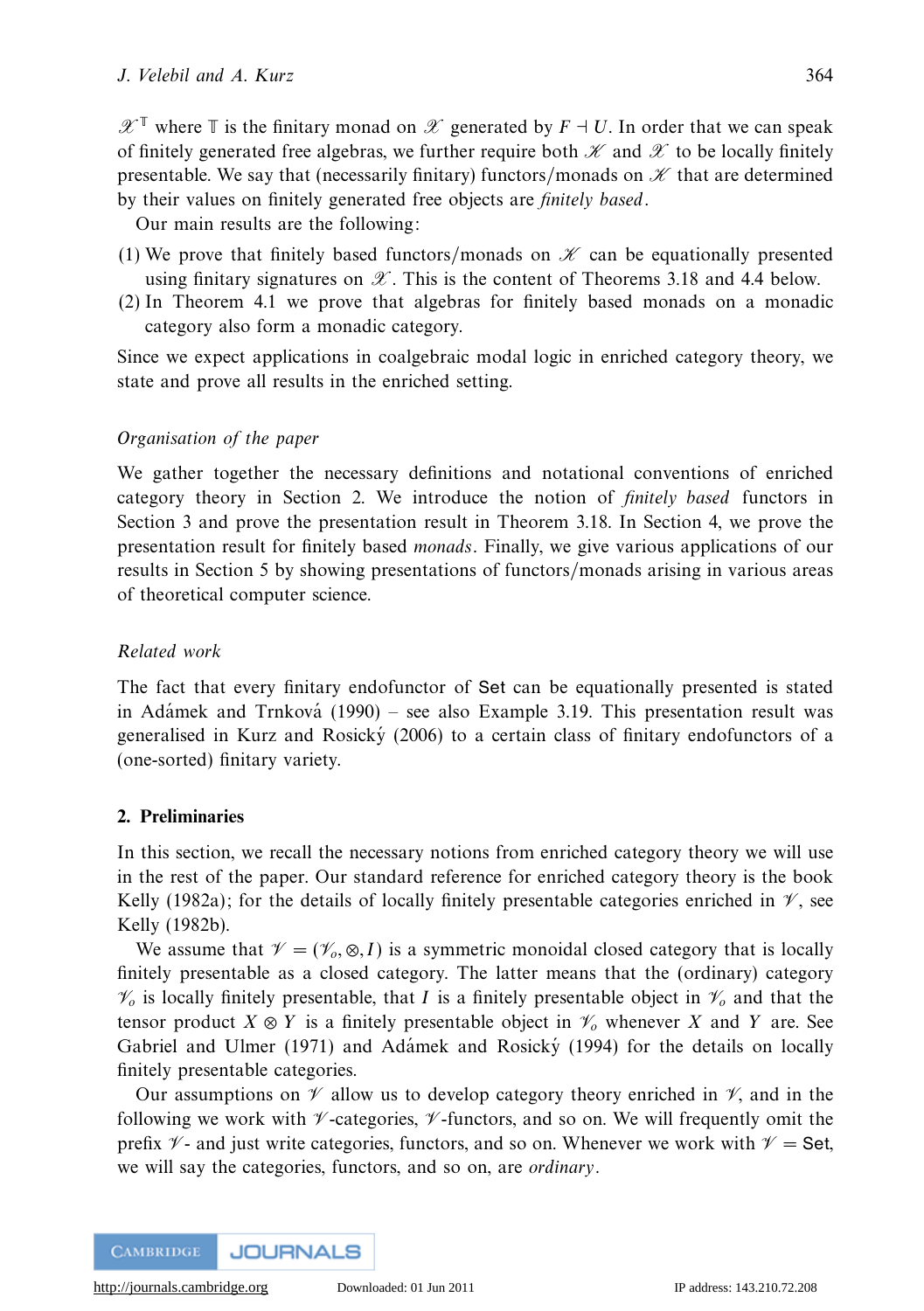In enriched category theory we need to consider weighted colimits as the basic colimit concept. Recall that a *colimit* of a diagram  $D : \mathscr{D} \longrightarrow \mathscr{X}$  weighted by  $W : \mathscr{D}^{op} \longrightarrow \mathscr{V}$  is an object  $W * D$  in  $\mathscr X$  together with an isomorphism

$$
\mathscr{X}(W \ast D, X) \cong [\mathscr{D}^{op}, \mathscr{V}](W, \mathscr{X}(D-, X))
$$

natural in *X*.

The dual notion is that of a limit of  $D : \mathcal{D} \longrightarrow \mathcal{X}$  weighted by  $W : \mathcal{D} \longrightarrow \mathcal{Y}$ , which is an object  $\{W,D\}$  in  $\mathscr X$  together with an isomorphism

$$
\mathscr{X}(X,\{W,D\}) \cong [\mathscr{D},\mathscr{V}](W,\mathscr{X}(X,D-))
$$

natural in *X*.

In fact, the assumptions on  $\mathcal V$  allow us to consider *locally finitely presentable* (1.f.p.) categories in the enriched sense. For these we only need to define the concept of being a filtered colimit in the enriched setting, and then we can proceed as in the classical ordinary case. We define *filtered colimits* as those weighted by *flat* weights, where a weight  $W: \mathscr{D}^{op} \longrightarrow \mathscr{V}$  is flat whenever the functor

$$
W \ast (-): [\mathscr{D}, \mathscr{V}] \longrightarrow \mathscr{V}
$$

preserves *finite* limits. In enriched category theory a limit { $K, C$ } is finite if  $K : \mathscr{C} \longrightarrow \mathscr{V}$ is a finite weight. The last assertion means that  $\mathscr C$  has finitely many objects, and that every hom-object  $\mathscr{C}(c, c')$  and every value *Kc* are finitely presentable in  $\mathscr{V}_o$ .

Then one defines the notions of being a finitely presentable object, finitary functor, and so on, in the usual manner. See Kelly (1982b) for more details.

# **3. Finitely based functors and their presentations**

In this section we introduce the class of finitary functors that are fully determined by their values on 'finitely generated' free algebras and refer to them as finitely based (see Definition 3.8). We will show using examples in Section 5 that such functors arise naturally and that they enjoy nice properties: for example, one can give their equational presentation just using operations and equations coming from the category from which we pick the generators of the algebras. This is the main result of this section – see Theorem 3.18.

The idea of being determined by values on free algebras suggests that we need to work relative to a certain fixed adjunction.

**Assumption 3.1.** We fix a finitary adjunction

$$
F\dashv U:\mathscr K\longrightarrow\mathscr X
$$

between locally finitely presentable categories and assume that the adjunction is of descent type.

**Remark 3.2.** Being of descent type means that the *comparison functor*  $K : \mathscr{K} \longrightarrow \mathscr{K}^{\mathbb{T}}$  is fully faithful, or, equivalently, that every commutative diagram

$$
FUFUA \xrightarrow[FUA]{\varepsilon FUA} FUA \xrightarrow{\varepsilon A} A \tag{3.1}
$$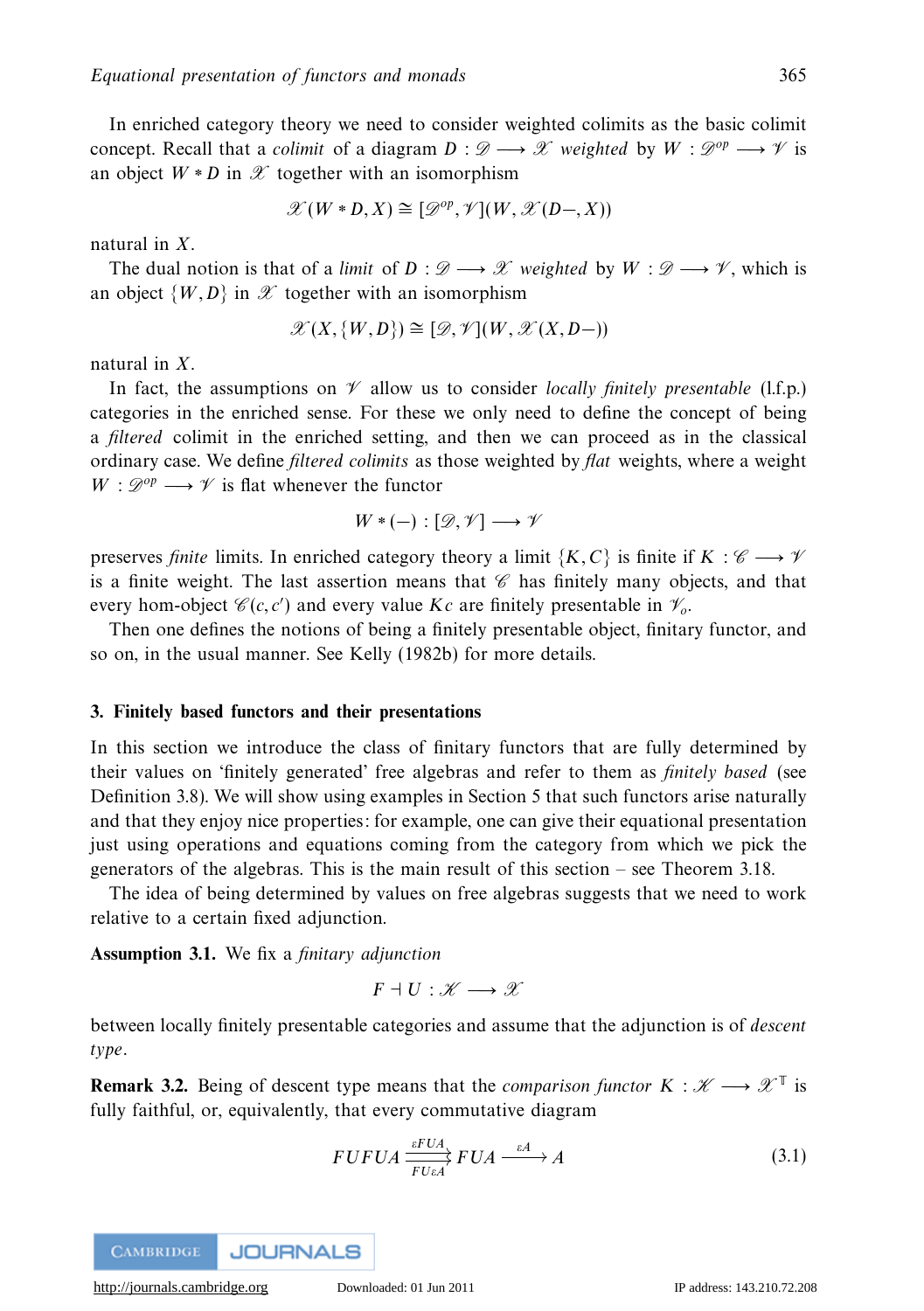is a coequaliser, where *ε* denotes the counit of  $F \dashv U$ . We will say the above coequaliser is the canonical resolution of *A*.

Any adjunction of descent type can be considered as the existence of an equational presentation, as will become clearer in Theorems 3.18 and 4.4. In other words, the parallel pair in a coequaliser (3.1) can be considered as a system of equations that the object *A* satisfies. See Kelly and Power (1993) for more details of equational presentations and more properties characterising adjunctions of descent type.

**Notation 3.3.** We use

 $J: \mathscr{A} \longrightarrow \mathscr{K}$ 

to denote the embedding of the full subcategory spanned by objects of the form *Fn*, with *n* finitely presentable in  $\mathscr{X}$ .

**Remark 3.4.** The category  $\mathscr A$  consists of finitely presentable objects in  $\mathscr K$ . Indeed, due to the adjunction  $F \dashv U$ , we have that for every finitely presentable *n*, the isomorphism

$$
\mathscr{K}(Fn,-) \cong \mathscr{K}(n,U-) \cong \mathscr{K}(n,-) \cdot U
$$

holds. The latter functor preserves filtered colimits since both *U* and  $\mathscr{X}(n, -)$  do.

We prove now that objects in  $\mathscr A$  suffice to reconstruct all objects of  $\mathscr K$ . More precisely, we prove that the inclusion *J* of  $\mathscr A$  in  $\mathscr K$  is a *dense* functor. Recall that a functor  $J : \mathscr{A} \longrightarrow \mathscr{K}$  is dense if the left Kan extension of *J* along itself is (naturally isomorphic to) the identity functor on  $\mathcal K$ . This statement means that every object X of  $\mathcal K$  can be expressed as a canonical colimit

$$
\mathscr{K}(J-,X) * J
$$

see Kelly (1982a, Chapter 5).

**Lemma 3.5.** The functor  $J : \mathcal{A} \longrightarrow \mathcal{K}$  is dense.

Proof. The idea of the proof is essentially contained in Bird (1984, Theorem 6.9). Since *J* is fully faithful, we can use Kelly (1982a, Theorem 5.19(v)): *J* is dense, if there is a class of colimits such that the category  $\mathscr K$  is the closure of  $\mathscr A$  under these colimits, and every such colimit is preserved by the functor

$$
\widetilde{J}: \mathscr{K} \longrightarrow [\mathscr{A}^{op}, \mathscr{V}], \quad A \mapsto \mathscr{K}(J-, A).
$$

We will derive the required class of colimits in two steps:

(1) For every object of the form *FX*, we do the following.

Consider the canonical colimit

$$
\mathscr{X}(E-,X)\ast E
$$

expressing *X* as a filtered colimit of finitely presentable objects in  $\mathscr{X}$ , where *E* :  $\mathcal{X}_{fp} \longrightarrow \mathcal{X}$  denotes the full embedding of the subcategory representing all finitely presentable objects of  $\mathscr X$ .

Then *FX* can be expressed as a colimit

$$
\mathscr{X}(E-,X)\ast FE
$$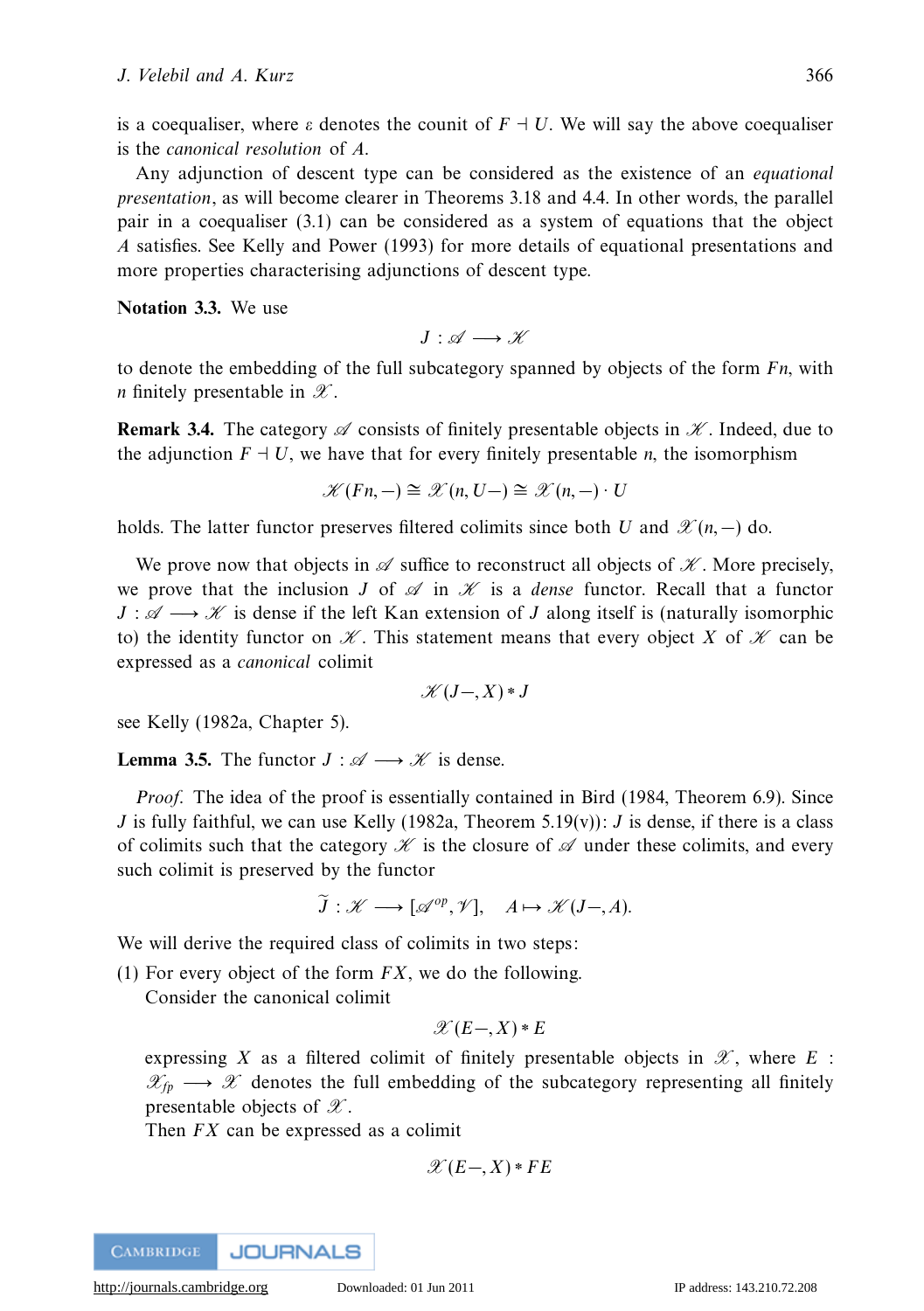since  $F$  is a left adjoint, and thus preserves (all) colimits.

We still need to prove that the colimit  $\mathscr{X}(E-,X) * FE$  is preserved by  $J : \mathscr{K} \longrightarrow$  $[\mathscr{A}^{op}, \mathscr{V}]$ . But this is clear since *J* preserves filtered colimits (= colimits weighted by flat weights) because objects of  $\mathscr A$  are finitely presentable. And the weight  $\mathscr X(E-X)$ is flat, since  $\mathscr{X}_{fp}$  consists of finitely presentable objects.

(2) For every object *A* of  $\mathcal{K}$ , we do the following.

Express *A* as a coequaliser (3.1). This is possible because the adjunction  $F \dashv U$  is assumed to be of descent type.

We claim that the coequaliser (3.1) is preserved by *J* . First observe that for every finitely presentable object *n* in  $\mathscr X$ , we have

$$
\mathscr{K}(Fn,-) \cong \mathscr{K}(n,U-) = \mathscr{K}(n,-) \cdot U.
$$

Since the coequaliser  $(3.1)$  is *U*-absolute (it is known to be a *U*-split coequaliser – see Mac Lane (1998)), the image of it under any  $\mathscr{X}(n, -) \cdot U$  is also a coequaliser. Hence, the image of (3.1) under every  $\mathcal{K}(Fn, -)$  is a coequaliser, so *J* preserves the coequaliser (3.1).

**Remark 3.6.** In fact, in the above result we have obtained the *density presentation* of  $J : \mathscr{A} \longrightarrow \mathscr{K}$ . The density presentation is (see the comments just before Proposition 5.20) in Kelly (1982a)) a family

$$
\Phi=\langle W_\gamma:\mathscr{D}_\gamma^{op}\longrightarrow \mathscr{V}, D_\gamma:\mathscr{D}_\gamma\longrightarrow \mathscr{K}\mid \gamma\in \Gamma\rangle
$$

such that each colimit  $W_{\gamma} * D_{\gamma}$  exists and is preserved by *J*, and  $\mathscr K$  is the closure of  $\mathscr A$ under these colimits.

From the above remark and the fact that  $\mathscr A$  consists of finitely presentable objects, we immediately obtain the following corollary from Kelly (1982a, Theorem 5.29).

**Corollary 3.7.** For  $L : \mathcal{K} \longrightarrow \mathcal{K}$ , the following are equivalent:

 $(1)$  *L* is of the form  $\text{Lan}_I L J$ .

(2) *L* is finitary and preserves all canonical resolutions (3.1).

**Definition 3.8.** We will say a finitary endofunctor of  $K$  that preserves canonical resolutions  $(3.1)$  is *finitely based*. The category of all finitely based functors is denoted by  $FinB(K, K)$ .

**Remark 3.9.** By passing from l.f.p. categories to locally *λ*-presentable categories (in the enriched sense – see Bird (1984)), where  $\lambda$  is a regular cardinal, we obtain the obvious generalisation of finitely based functors: a functor is *λ*-based (relative to a *λ*-accessible adjunction  $F \dashv U$  of descent type) if it preserves  $\lambda$ -filtered colimits and the canonical resolutions (3.1).

**Remark 3.10.** By Remark 3.6, we know that there is an equivalence

 $FinB(\mathscr{K},\mathscr{K})\simeq [\mathscr{A},\mathscr{K}]$ 

of categories that we will often use below. Hence the category  $\text{FinB}(\mathcal{K}, \mathcal{K})$  is locally finitely presentable; in particular, it is complete and cocomplete.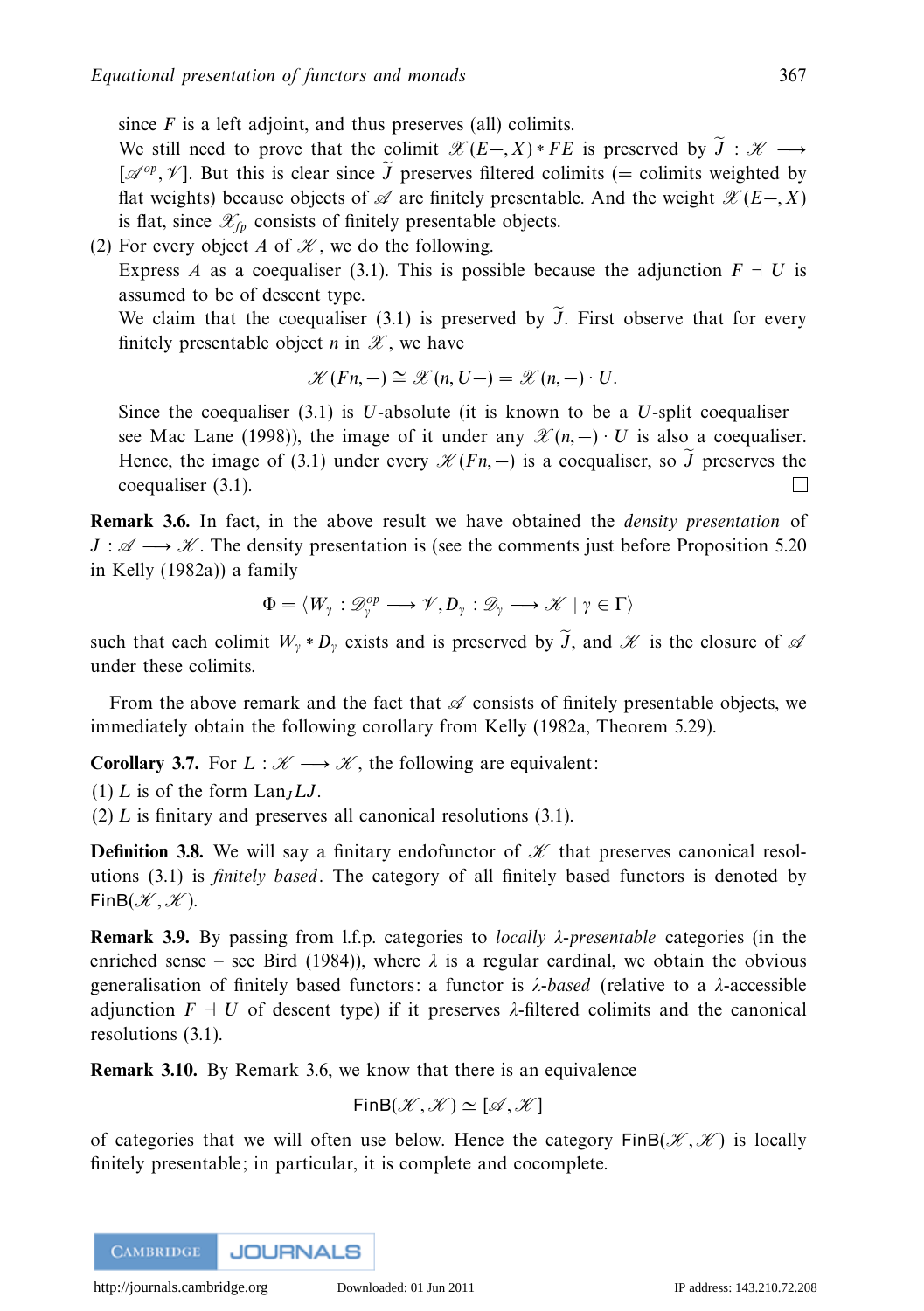**Example 3.11.** The following are examples of finitely based functors:

(1) Suppose  $\mathscr K$  is a finitary, one-sorted variety. Thus we work within ordinary category theory, that is,  $\mathcal V$  is the category Set of sets and mappings.

The fact that  $\mathscr K$  is a finitary one-sorted variety is equivalent to the existence of a finitary monadic adjunction  $F \dashv U : \mathscr{K} \longrightarrow$  Set. Suppose  $L : \mathscr{K} \longrightarrow \mathscr{K}$  has the form

$$
LA = \coprod_{n} \text{Set}(n, UA) \bullet \Delta n
$$

where the coproduct is taken over all finite ordinals,  $n \mapsto \Delta n$  is the assignment of an object of X to each finite ordinal, and Set(*n*,  $UA$ ) •  $\Delta n$  is the coproduct in X of Set(*n, UA*)-many copies of ∆*n*. We will show that *L* is finitely based.

It is clear that *L* preserves filtered colimits since every Set(*n, U*−) does and colimits commute with colimits. To prove that *L* preserves canonical resolutions, observe that each Set(*n, U*−) preserves canonical resolutions since they are *U*-absolute coequalisers. As a special case, observe that  $Id \dashv Id$  : Set  $\longrightarrow$  Set is clearly a finitary monadic adjunction and functors *L* of the form described above are exactly the polynomial functors. Hence every polynomial functor is finitely based.

(2) The above can be extended to all l.f.p. base categories  $\mathcal V$  as follows. Suppose  $F \dashv U : \mathscr{K} \longrightarrow \mathscr{X}$  is a finitary monadic adjunction. Then every functor  $L : \mathscr{K} \longrightarrow \mathscr{K}$  having the form

$$
LA = \coprod_n \mathscr{X}(n, UA) \bullet \Delta n
$$

is finitely based. The reasoning is the same as in (1) above.

Above, the coproduct is taken over all finitely presentable objects of  $\mathscr{X}, n \mapsto \Delta n$  is the assignment of an object of  $\mathcal K$  to each finitely presentable *n*, and  $\mathcal X(n, UA) \bullet \Delta n$  is the  $\mathscr{X}(n, UA)$ -th tensor of  $\Delta n$  in  $\mathscr{K}$  (see (3.4) for the definition of a tensor).

**Example 3.12.** As an example of a finitary functor that is not finitely based, consider the finitary variety Ab of Abelian groups and their homomorphisms, and its full reflective subcategory  $I^* \dashv I$ : TorFree  $\longrightarrow$  Ab of torsion-free groups. Then the composite  $L =$  $I \cdot I^*$ : Ab  $\longrightarrow$  Ab is a finitary functor that does not preserve the canonical resolutions (3.1). The reason is that *L* coincides with the identity functor on every finitely generated free Abelian group, but *L* is clearly not isomorphic to the identity functor on Ab.

Every finitary endofunctor has a finitely based coreflection.

**Lemma 3.13.** The full embedding  $\text{FinB}(\mathcal{K}, \mathcal{K}) \longrightarrow \text{Fin}(\mathcal{K}, \mathcal{K})$  has a right adjoint. In particular, the category  $\text{FinB}(\mathcal{K}, \mathcal{K})$  is closed in  $\text{Fin}(\mathcal{K}, \mathcal{K})$  under colimits.

*Proof.* We use  $J' : \mathcal{A} \longrightarrow \mathcal{K}_{fp}$  to denote the full embedding of  $\mathcal{A}$  into the category representing all finitely presentable objects. Then we have an adjunction

$$
Lan_{J'}(-) \dashv [J', \mathscr{K}] : [\mathscr{K}_{fp}, \mathscr{K}] \longrightarrow [\mathscr{A}, \mathscr{K}].
$$

Since, using the fact that Fin( $\mathscr{K}, \mathscr{K} \cong [\mathscr{K}_{fp}, \mathscr{K}]$  and FinB( $\mathscr{K}, \mathscr{K} \cong [\mathscr{A}, \mathscr{K}]$ , the full embedding FinB( $\mathscr{K}, \mathscr{K}$ )  $\longrightarrow$  Fin( $\mathscr{K}, \mathscr{K}$ ) is given by the left Kan extension along *J'*, and the result then follows. $\perp$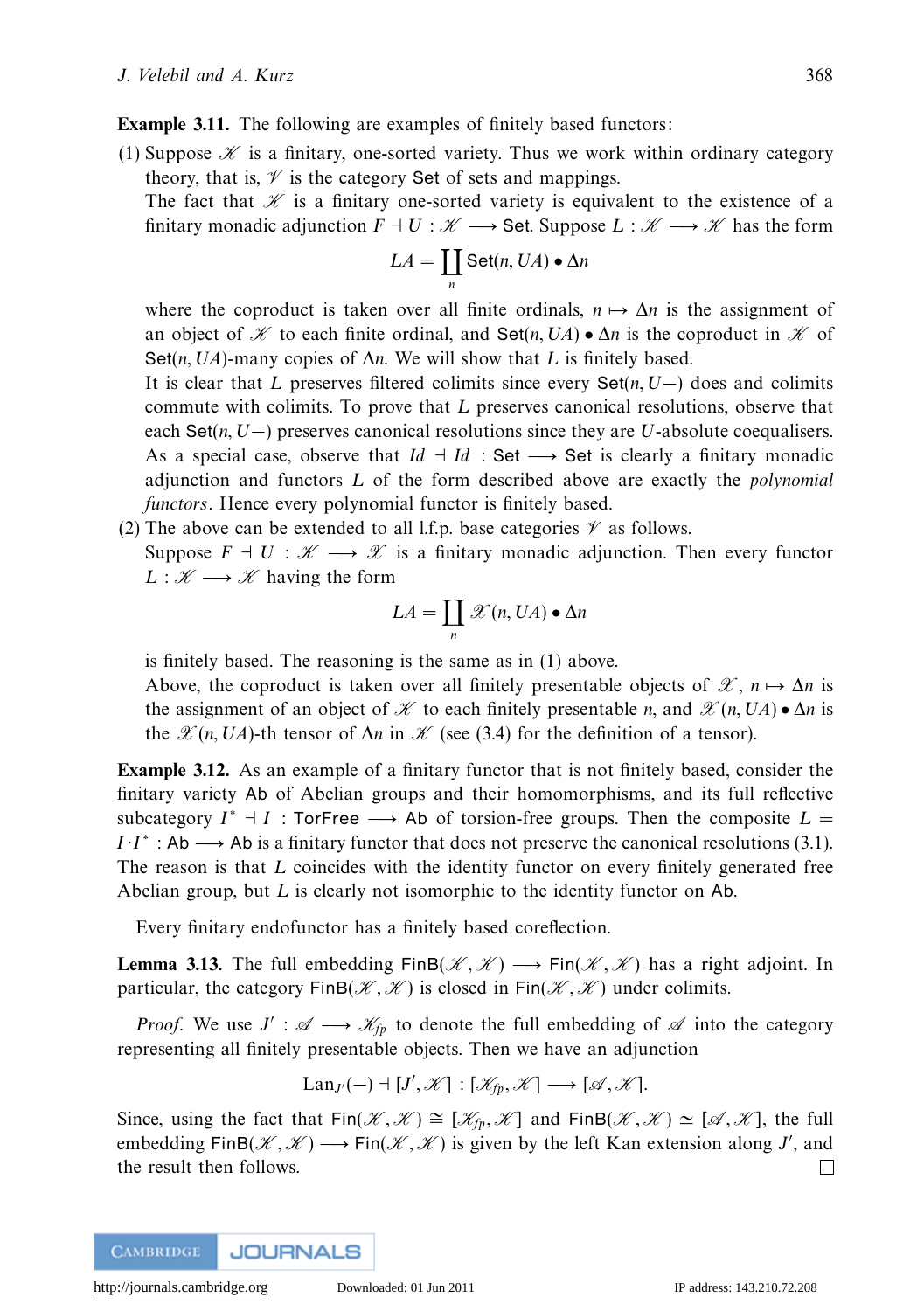We will employ the following technical lemma in proving the presentation results on finitely based functors in Proposition 3.15 and Theorem 3.18.

**Lemma 3.14.** Suppose  $S : \mathcal{B} \longrightarrow \mathcal{C}$  is a functor surjective on objects, where the categories  $B$  and  $C$  are small. Then the composite

$$
[\mathscr{C},\mathscr{K}] \xrightarrow{[S,\mathscr{K}]} [\mathscr{B},\mathscr{K}] \xrightarrow{[\mathscr{B},U]} [\mathscr{B},\mathscr{K}]
$$

has a left adjoint and the resulting adjunction is of descent type.

*Proof.* The functor  $[S, \mathcal{K}]$  is monadic. This follows from the fact that *S* is surjective on objects since then  $[S, \mathcal{K}]$  is faithful and reflects isomorphisms, and since  $[S, \mathcal{K}]$  has both left and right adjoints given by Kan extensions, we can conclude that  $[S, \mathcal{K}]$  is monadic by Beck's Theorem.

The functor  $[\mathcal{B}, U]$  has a left adjoint  $[\mathcal{B}, F]$ , this adjunction being the image of the adjunction  $F \dashv U$  under the 2-functor  $[\mathscr{B},\text{-}]$ . Moreover,  $[\mathscr{B},F] \dashv [\mathscr{B},U]$  is an adjunction of descent type since  $F \dashv U$  is.

Since  $[S, \mathcal{K}]$  sends coequalisers to epimorphisms (in fact, it preserves coequalisers, since it is a left adjoint), the composite  $[S, U] = [\mathcal{B}, U] \cdot [S, \mathcal{K}]$  is of descent type by Kelly and Power (1993, Proposition 3.5). П

We will now establish the first presentation result for finitely based functors and endofunctors of the 'base' category  $\mathscr X$ .

**Proposition 3.15.** The functor

$$
[F, U] : \mathsf{FinB}(\mathscr{K}, \mathscr{K}) \longrightarrow \mathsf{Fin}(\mathscr{K}, \mathscr{K}), \quad L \mapsto ULF
$$

has a left adjoint  $H \mapsto \widehat{H}$ , and the adjunction is of descent type.

*Proof.* Using the identifications  $\text{FinB}(\mathcal{K}, \mathcal{K}) \simeq [\mathcal{A}, \mathcal{K}]$  and  $\text{Fin}(\mathcal{K}, \mathcal{K}) \simeq [\mathcal{K}_m, \mathcal{K}],$ observe that the forgetful functor  $[F, U] : \text{FinB}(\mathcal{K}, \mathcal{K}) \longrightarrow \text{Fin}(\mathcal{X}, \mathcal{X})$  can be written as the composite

$$
[F', U] \equiv [\mathcal{A}, \mathcal{K}] \xrightarrow{[F', \mathcal{K}]} [\mathcal{X}_{fp}, \mathcal{K}] \xrightarrow{[\mathcal{X}_{fp}, U]} [\mathcal{X}_{fp}, \mathcal{X}]
$$
\n(3.2)

where we use  $F' : \mathcal{X}_{f_p} \longrightarrow \mathcal{A}$  to denote the restriction of  $F : \mathcal{X} \longrightarrow \mathcal{X}$ . Now use Lemma 3.14 with  $S = F'$ . П

**Remark 3.16.** The finitely based functor  $\hat{H}: \mathscr{A} \longrightarrow \mathscr{K}$  free on *H* is given explicitly at *F'm* in  $\mathscr A$  by the formula

$$
\widehat{H}(F'm) = (\text{Lan}_{F'}(FH))(F'm)
$$
\n
$$
\cong \int^n \mathscr{A}(F'n, F'm) \bullet FHn
$$
\n
$$
\cong \int^n \mathscr{K}(Fn, Fm) \bullet FHn
$$
\n
$$
\cong \int^n \mathscr{K}(n, UFm) \bullet FHn
$$
\n
$$
\cong FHU(Fm),
$$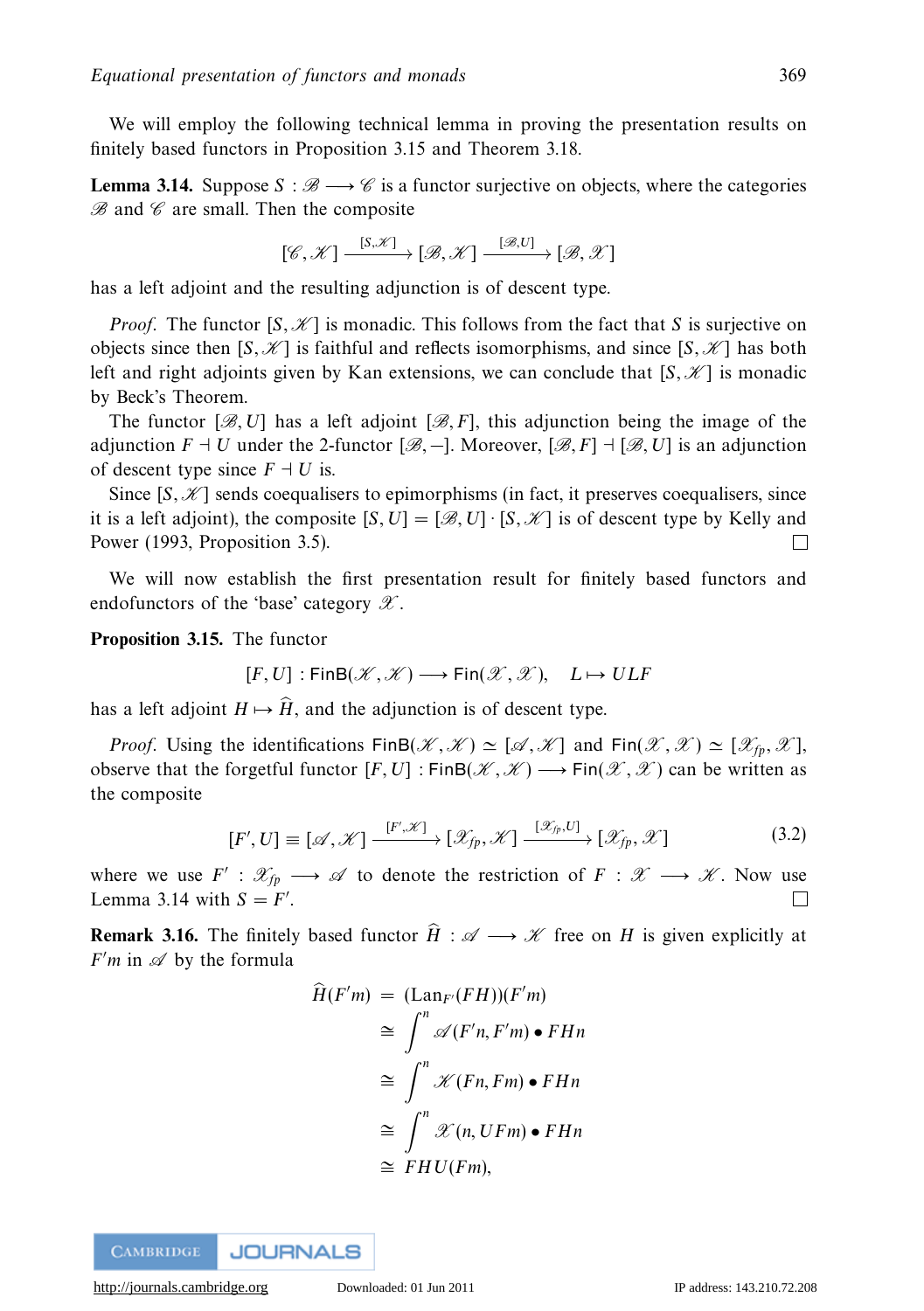where the last isomorphism is by the Yoneda Lemma.

**Remark 3.17.** As always, in the presence of an adjunction of descent type, we have a presentation result: Proposition 3.15 states that every finitely based  $L : \mathcal{K} \longrightarrow \mathcal{K}$  can be expressed as a coequaliser

$$
\widehat{H_1} \xrightarrow{\lambda} \widehat{H_2} \xrightarrow{\gamma} L
$$

for some suitable finitary functors  $H_1, H_2 : \mathscr{X} \longrightarrow \mathscr{X}$ . In the following we want to improve this coequaliser presentation to involve finitary signatures rather than endofunctors.

Before we state our main presentation result, recall the monadic adjunction

$$
\text{Lan}_E(-) \dashv [E, \mathcal{X}] : \text{Fin}(\mathcal{X}, \mathcal{X}) \longrightarrow [|\mathcal{X}_{fp}|, \mathcal{X}]
$$
\n(3.3)

where  $E : |\mathcal{X}_{f_p}| \longrightarrow \mathcal{X}$  is the inclusion of the discrete underlying category of  $\mathcal{X}_{f_p}$ into  $\mathscr X$ .

The functor category  $[|\mathcal{X}_p|, \mathcal{X}]$  is best perceived as the *category of finitary signatures* on  $\mathscr X$  (Kelly and Power 1993), and we denote it by

 $Sig_{fin}(\mathscr{X})$ .

Such a signature  $\Sigma$  is a collection  $(\Sigma n)$  indexed by finitely presentable objects of  $\mathscr{X}$ . The object Σ*n* is then an object of *n*-ary *operations* for each finitely presentable object *n* in  $X$ .

The left adjoint in (3.3) sends each signature  $\Sigma$  to its corresponding *polynomial* endofunctor

$$
H_{\Sigma}X=\coprod_{n}\mathscr{X}(n,X)\bullet\Sigma n,
$$

where the coproduct is taken over objects in  $|\mathscr{X}_{n}|$  and  $\mathscr{X}(n, X) \bullet \Sigma n$  is the  $\mathscr{X}(n, X)$ -th *tensor* of  $\Sigma n$  in  $\mathscr X$  defined by the isomorphism

$$
\mathcal{X}(\mathcal{X}(n,X)\bullet \Sigma n, X') \cong \mathcal{V}(\mathcal{X}(n,X), \mathcal{X}(\Sigma n, X')) \tag{3.4}
$$

natural in *X* .

**Theorem 3.18.** The composite

$$
\mathsf{FinB}(\mathscr{K}, \mathscr{K}) \xrightarrow{[F,U]} \mathsf{Fin}(\mathscr{X}, \mathscr{X}) \xrightarrow{[E, \mathscr{X}]} \mathsf{Sig}_{fin}(\mathscr{X})
$$
\n(3.5)

has a left adjoint and the resulting adjunction is of descent type.

*Proof.* We first recall that  $F': \mathcal{X}_{fp} \longrightarrow \mathcal{A}$  denotes the restriction of  $F: \mathcal{X} \longrightarrow \mathcal{X}$ , and we will use  $E' : |\mathcal{X}_{f_p}| \longrightarrow \mathcal{X}_{f_p}$  to denote the restriction of the inclusion  $E : |\mathcal{X}_{f_p}| \longrightarrow \mathcal{X}$ . Then, using the identifications  $\text{FinB}(\mathcal{X}, \mathcal{X}) \simeq [\mathcal{A}, \mathcal{X}]$  and  $\text{Fin}(\mathcal{X}, \mathcal{X}) \simeq [\mathcal{X}_p, \mathcal{X}]$ , the composite (3.5) can be written as the composite

$$
[\mathscr{A}, \mathscr{K}] \xrightarrow{[F'E', \mathscr{K}]} [\mathscr{X}_{fp}], \mathscr{K}] \xrightarrow{[[\mathscr{X}_{fp}], U]} [\mathscr{X}_{fp}], \mathscr{K}]
$$

Putting  $S = F' \cdot E'$  in Lemma 3.14 completes the proof.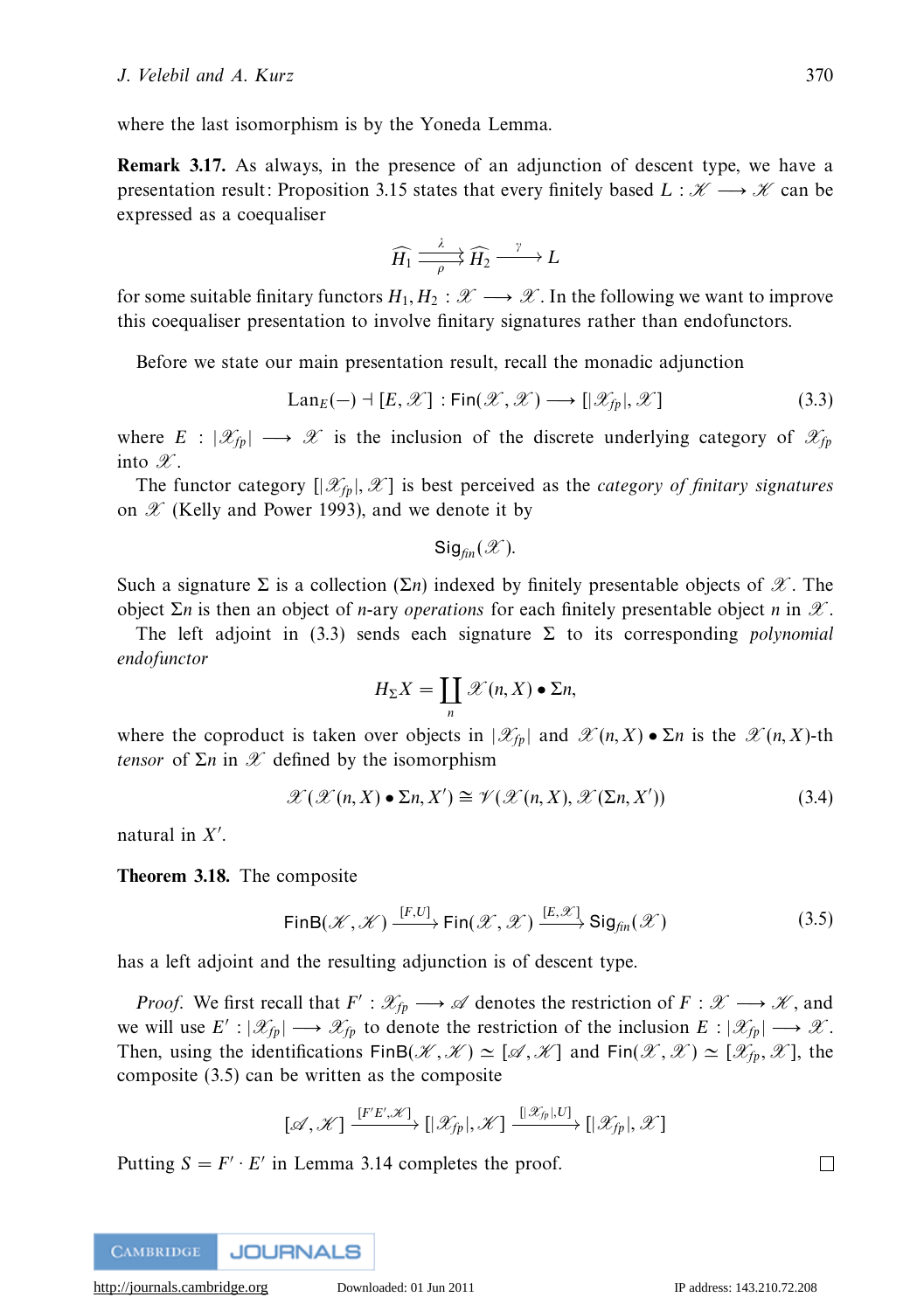The above theorem states that every finitely based functor  $L : \mathcal{K} \longrightarrow \mathcal{K}$  can be expressed as a coequaliser in the spirit of Bonsangue and Kurz (2006), and it generalises

results of Kurz and Rosicky  $(2006)$  from finitary varieties (over Set) to finitary adjunctions of descent type (over an arbitrary l.f.p. category  $\mathscr X$ , enriched in  $\mathscr V$ ).

Indeed, Theorem 3.18 states that every finitely based endofunctor  $L : \mathcal{K} \longrightarrow \mathcal{K}$  can be written as a coequaliser

$$
\widehat{H_{\Gamma}} \xrightarrow{\lambda} \widehat{H_{\Sigma}} \xrightarrow{\gamma} L \tag{3.6}
$$

for some suitable finitary signatures  $\Sigma$  and  $\Gamma$ . In fact, the pair  $\lambda$ ,  $\rho$  in (3.6) can equivalently be given by a parallel pair

$$
\Gamma \longrightarrow^{\lambda^{\flat}} U \widehat{H_{\Sigma}} F
$$

of signature morphisms. In fact, by Remark 3.16, we have

$$
U\widehat{H_{\Sigma}}Fn \cong UFH_{\Sigma}UFn,
$$

so the purpose of  $\Gamma$  and the pair  $\lambda^{\flat}$ ,  $\rho^{\flat}$  is to pick up, for every *n*,  $\Gamma$ *n*-many pairs of 'terms' in  $UFH<sub>2</sub>UFn$  to be equal. This is exactly the type of equation treated in Bonsangue and Kurz (2006) and Kurz and Rosický (2006) – see Section 5 below for more details.

**Example 3.19.** Suppose  $\mathcal{V} =$  Set in this example and also let  $\mathcal{K} = \mathcal{X} =$  Set. In this setting, Theorem 3.18 reduces to equational presentations of finitary endofunctors *L* : Set  $\rightarrow$  Set by the *basic* (or, *flat*) equations of Adamek and Trnkova<sup> $\alpha$ </sup> (1990):

For every finitary endofunctor *L* : Set → Set, there exists a finitary signature Σ and a set *E* of equations between  $\Sigma$ -terms of depth  $\leq 1$ , such that every *LX* can be obtained from  $H_{\Sigma}X$  by quotienting by equations in *E*.

In fact, one can find a canonical equational presentation of the above form as follows:

(1) Since *L* is finitary, it has a canonical coend representation

$$
LX \cong \int^n \text{Set}(n, X) \bullet Ln.
$$

(2) Since a coend is a colimit, it can be represented using coequalisers and coproducts as follows:

$$
\coprod_{n,m} \text{Set}(m,n) \bullet (\text{Set}(n,X) \bullet Lm) \xrightarrow[\rho_X]{\lambda_X} \coprod_n \text{Set}(n,X) \bullet Ln \xrightarrow{\gamma_X} LX
$$

where:

$$
- \lambda_X \text{ sends } (h : m \longrightarrow n, x : n \longrightarrow X, \sigma \in Lm) \text{ to } (x \cdot h : m \longrightarrow X, \sigma \in Lm);
$$

- $\rightarrow \rho_X$  sends  $(h, x, \sigma)$  to  $(x, Lh(\sigma))$ ; and
- $\longrightarrow$  *γx* sends (*x* : *n*  $\longrightarrow$  *X*,  $\tau \in$  *Ln*) to *Lx*( $\tau$ ).

See, for example, (the dual of) Formula (3.68) of Kelly (1982a).

After shuffling the coproducts, we can write down the above coequaliser as

$$
\coprod_n \text{Set}(n, X) \bullet (\coprod_m \text{Set}(m, n) \bullet Lm) \xrightarrow{\lambda_X} \coprod_n \text{Set}(n, X) \bullet Ln \xrightarrow{\gamma_X} LX.
$$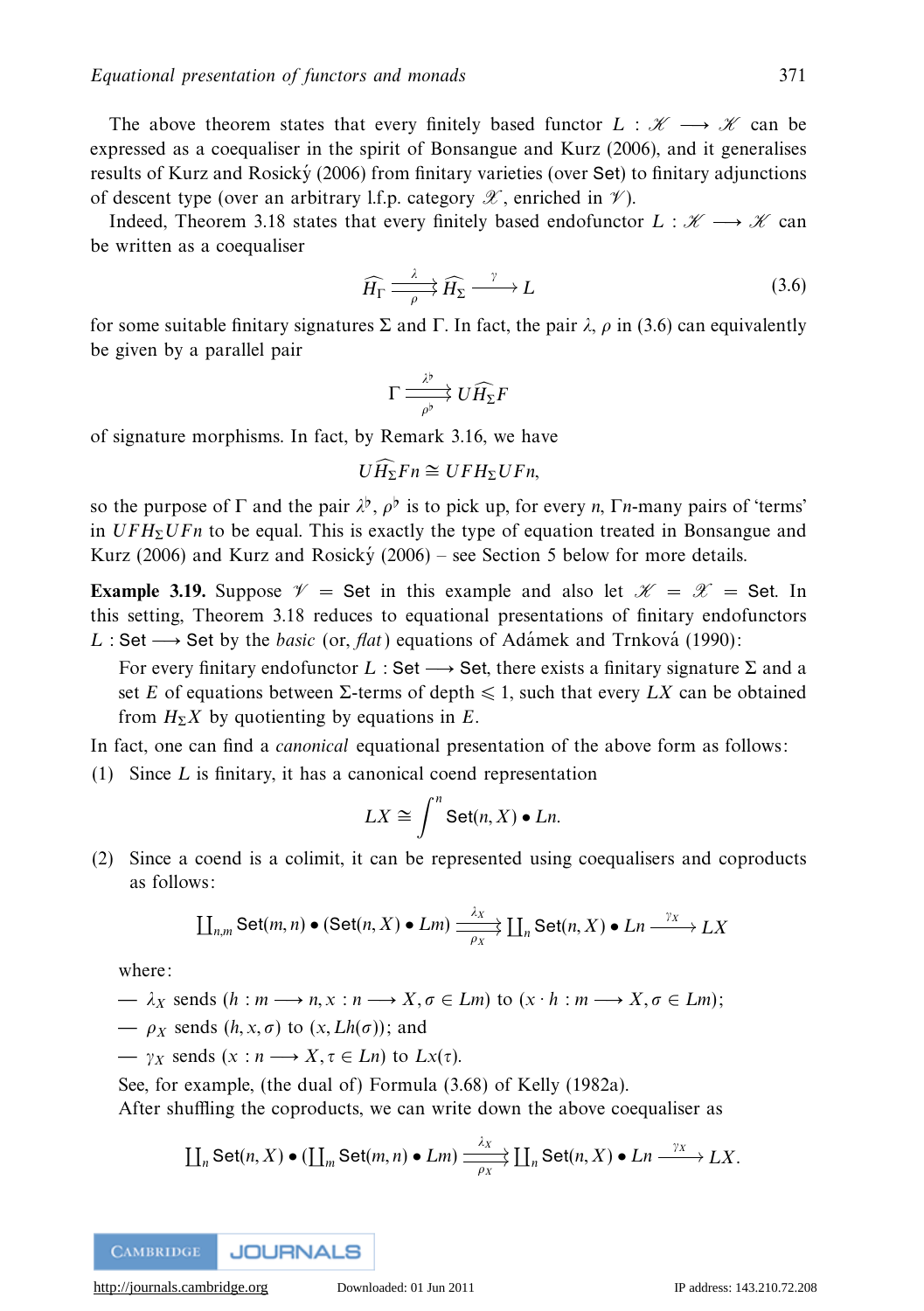# J. Velebil and A. Kurz 372

(3) Define two finitary signatures

$$
\Sigma n = Ln
$$
  
\n
$$
\Gamma n = \coprod_{m} \text{Set}(m, n) \bullet Lm
$$

where *n* and *m* range through finite sets. Then the above coequaliser takes the form

$$
\coprod_n \text{Set}(n, X) \bullet \Gamma n \xrightarrow[\rho_X]{\lambda_X} \coprod_n \text{Set}(n, X) \bullet \Sigma n \xrightarrow{\gamma_X} LX
$$

or, more suggestively, the form

$$
H_{\Gamma} X \xrightarrow[\rho_X]{} H_{\Sigma} X \xrightarrow{\gamma_X} LX,
$$

which is exactly an equational presentation of *L* in the spirit of Theorem 3.18.

We can illustrate this procedure using the example of the finitary powerset functor  $P_{fin}$ . Its canonical equational presentation is given by signatures

$$
\Sigma n = P_{fin} n
$$
  
\n
$$
\Gamma n = \coprod_{m} \text{Set}(m, n) \bullet P_{fin} m,
$$

and the above pair  $\lambda$ ,  $\rho$  of natural transformations is induced uniquely by the pair

$$
\lambda_k^{\flat} : \Gamma k \longrightarrow H_{\Sigma} k
$$

$$
\rho_k^{\flat} : \Gamma k \longrightarrow H_{\Sigma} k
$$

indexed by finite sets *k*, or, when writing  $\Gamma$  and  $H_{\Sigma}$  explicitly, by the pair

$$
\coprod_m \text{Set}(m,k) \bullet P_{fin}m \xrightarrow{\lambda_k^b} \coprod_n \text{Set}(n,k) \bullet P_{fin}n,
$$

that represents the system of equations of the form

$$
(h,\sigma) \approx (id_k, P_{fin}h(\sigma))
$$

for every *m*, *k*, every *h* : *m* → *k* and every  $\sigma \in P_{fin}m$ .

Such an equation 'holds' in  $P_{fin}X$ , that is, after employing an interpretation  $x : k \longrightarrow X$ of variables, the mapping  $\gamma_X$  sends both sides of the above equation to the same element of  $P_{fin}X$ , that is, we have an actual identity

$$
P_{fin}(x \cdot h)(\sigma) = P_{fin}x \cdot P_{fin}h(\sigma)
$$

in  $P_{fin}X$ .

Note that one usually wants to find a more 'effective' equational presentation since the above canonical one expresses exactly the information that *L* is a finitary functor, and it does not care about any possible special properties of *L*.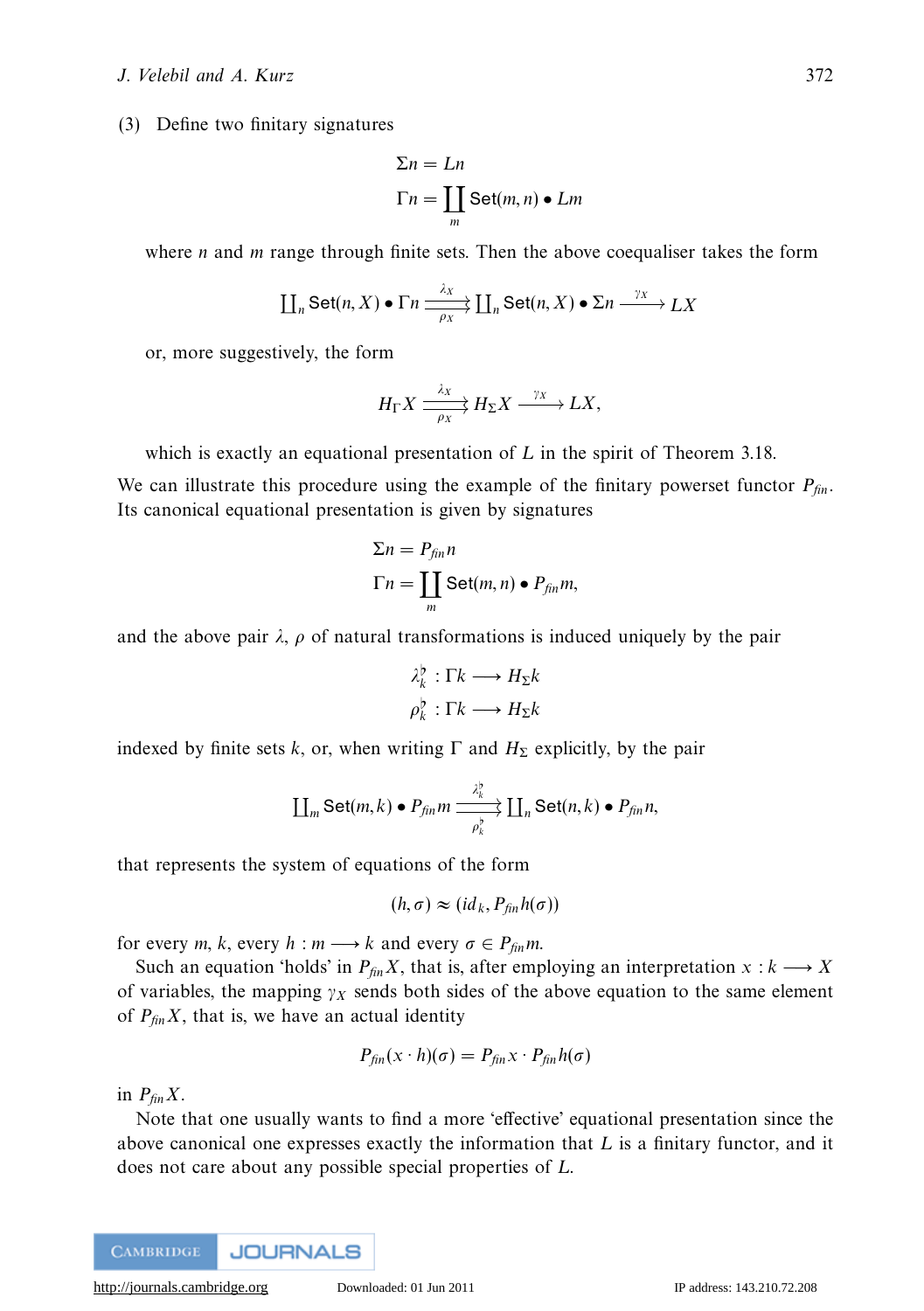For example, a more effective equational presentation of  $P_{fin}$  consists of signatures

$$
\Sigma k = \{\sigma_k\}
$$
  
\n
$$
\Gamma k = \coprod_m \text{Set}(m, k) \bullet \{\sigma_m\}
$$

with

$$
\lambda_k^{\flat}(h : m \longrightarrow k, \sigma_m) = (h, \sigma_m)
$$
  

$$
\rho_k^{\flat}((h : m \longrightarrow k, \sigma_m)) = (id_{\ell}, \sigma_{\ell})
$$

where  $\ell$  is the direct image  $h[m] \subseteq k$ .

This more economical presentation presents elements of  $P_{fin}X$  as flat terms, subject to equations  $\sigma_n(x) \approx \sigma_m(y)$  for all pairs *n*, *m* of finite sets and all  $x : n \longrightarrow X$ ,  $y : m \longrightarrow X$ with  $\{x(i) \mid i \in n\} = \{y(j) \mid j \in m\}$ . See also Adamek *et al.* (2009, Example 3.8).

The above canonical presentation of a finitary functor  $L : \mathcal{K} \longrightarrow \mathcal{K}$  can be found in the same manner as in Example 3.19 for *any* 1.f.p. base category  $\mathcal V$  and *any* 1.f.p. category  $\mathscr K$ .

We will give some more examples of presentations in Section 5.

### **4. Presentations of finitely based monads**

A monad  $M = (M, \eta, \mu)$  on  $\mathcal K$  is said to be *finitely based* if its underlying functor *M* :  $\mathcal{H} \longrightarrow \mathcal{K}$  is finitely based. The category of all finitely based monads on  $\mathcal{K}$  is denoted by

$$
Mnd_{finb}(\mathscr{K}).
$$

Before we turn to equational presentations of finitely based monads, note that such monads fulfil the 'monadic composition' property. More precisely, the following result holds.

**Theorem 4.1.** Suppose  $F \dashv U : \mathscr{K} \longrightarrow \mathscr{X}$  is monadic. Consider a finitely based monad  $M = (M, \eta, \mu)$  on  $\mathcal{K}$ . Then the composite

$$
\mathscr{K}^{\mathbb{M}} \xrightarrow{U^{\mathbb{M}}} \mathscr{K} \xrightarrow{U} \mathscr{X}
$$

is monadic, where  $U^{\mathbb{M}}$  is the forgetful functor from the category of Eilenberg–Moore algebras for **M**.

Proof. By Beck's Theorem (see, for example, Mac Lane (1998, Chapter VI.7, Exercise 2)), we need to prove that  $\mathcal{H}^{\mathbb{M}}$  has and  $UU^{\mathbb{M}}$  preserves and reflects  $UU^{\mathbb{M}}$ -absolute coequalisers.

Since the monad M, being finitely based, is finitary, the category  $\mathscr{K}^{\mathbb{M}}$  is locally finitely presentable (Bird 1984, Theorem 6.9). In particular,  $\mathcal{K}^{\mathbb{M}}$  has coequalisers.

Take a pair

$$
A \xrightarrow{f} B \tag{4.7}
$$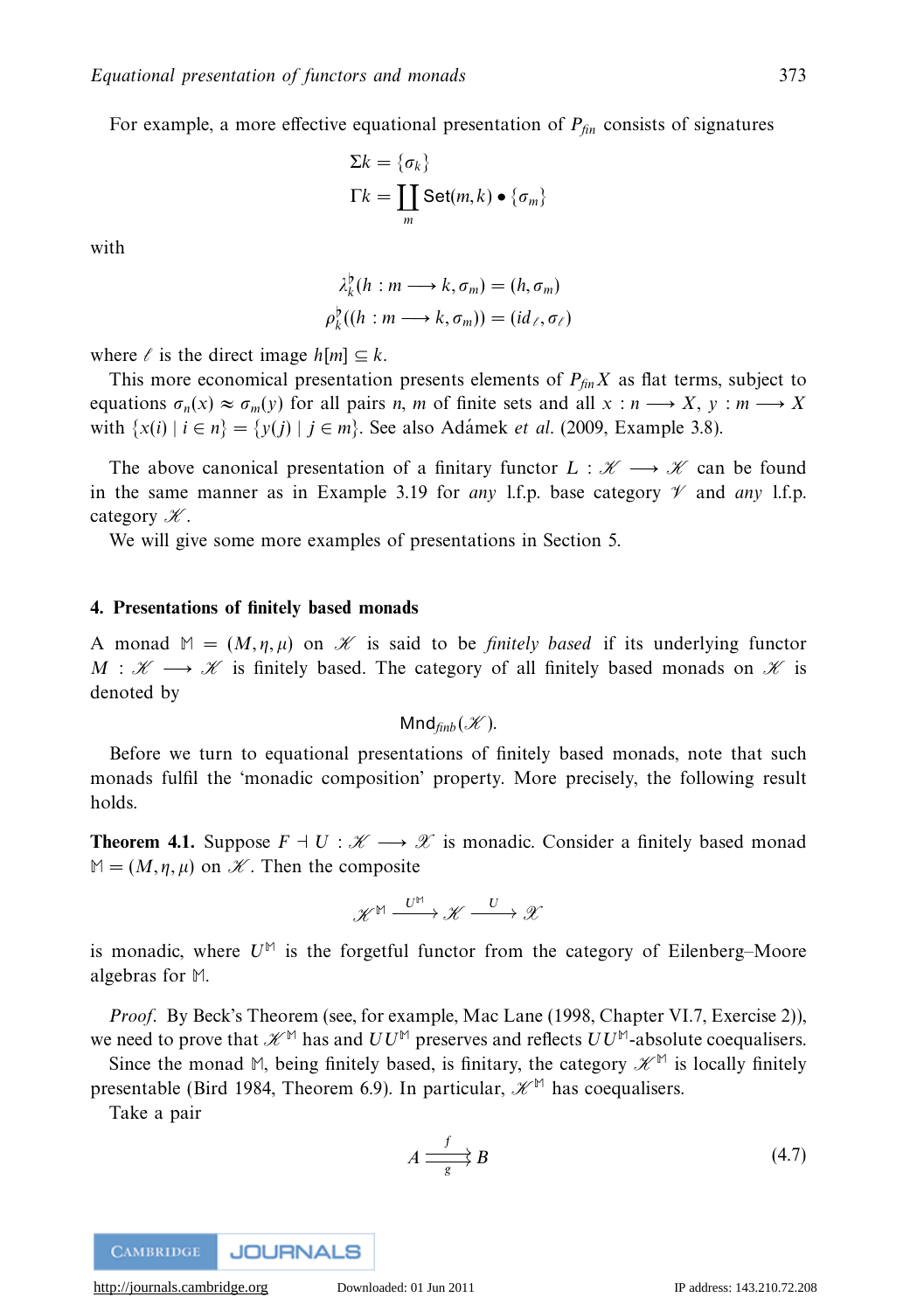in  $\mathcal{K}^{\mathbb{M}}$  that has a  $UU^{\mathbb{M}}$ -absolute coequaliser. Consider its image under  $U^{\mathbb{M}}$ :

$$
U^{\mathbb{M}}A \xrightarrow{U^{\mathbb{M}}f} U^{\mathbb{M}}B \tag{4.8}
$$

The above pair (4.8) in  $K$  has a *U*-absolute coequaliser

$$
UU^{\mathbb{M}}A \xrightarrow[UU^{\mathbb{M}}g] UU^{\mathbb{M}}B \xrightarrow{q} Z \tag{4.9}
$$

in  $\mathscr X$ . Since U is assumed to be monadic, there is a coequaliser

$$
U^{\mathbb{M}}A \xrightarrow{U^{\mathbb{M}}f} U^{\mathbb{M}}B \xrightarrow{c} X \tag{4.10}
$$

with  $Uc \cong q$ .

To complete the proof we only need to endow *X* in (4.10) with the structure of an  $\mathbb{M}\text{-algebra such that } c: U^{\mathbb{M}}B \longrightarrow X$  is an  $\mathbb{M}\text{-algebra homomorphism. To do this, it suffices.}$ to prove that both *M* and *MM* preserve the coequaliser (4.10).

Consider the following  $3 \times 3$  scheme:

$$
FUFUU^{\mathbb{M}}A \xrightarrow{\qquad FUFUU^{\mathbb{M}}g} FUFUU^{\mathbb{M}}B \xrightarrow{\qquad FUFUU} FUX
$$
\n
$$
{}_{\varepsilon FUU^{\mathbb{M}}A} \xrightarrow{\qquad \qquad \varepsilon FUU^{\mathbb{M}}g} \xrightarrow{\qquad \qquad FU\varepsilon U^{\mathbb{M}}B} \xrightarrow{\qquad \qquad FU\varepsilon V^{\mathbb{M}}B} \xrightarrow{\qquad \qquad \varepsilon FUX} \xrightarrow{\qquad \qquad \varepsilon FUX} FUU^{\mathbb{M}}A \xrightarrow{\qquad \qquad FUU^{\mathbb{M}}g} FUU^{\mathbb{M}}B \xrightarrow{\qquad \qquad FUc} \xrightarrow{\qquad \qquad \varepsilon V} FUX \xrightarrow{\qquad \qquad \varepsilon V^{\mathbb{M}}A} \xrightarrow{\qquad \qquad \varepsilon U^{\mathbb{M}}B} \xrightarrow{\qquad \qquad \varepsilon X} \xrightarrow{\qquad \qquad \varepsilon X} \xrightarrow{\qquad \qquad \varepsilon X} \xrightarrow{\qquad \qquad \varepsilon Y} \xrightarrow{\qquad \qquad \varepsilon Y} \xrightarrow{\qquad \qquad \varepsilon Y} \xrightarrow{\qquad \qquad \varepsilon Y} \xrightarrow{\qquad \qquad \varepsilon Y} \xrightarrow{\qquad \qquad \varepsilon Y} \xrightarrow{\qquad \qquad \varepsilon Y} \xrightarrow{\qquad \qquad \varepsilon Y} \xrightarrow{\qquad \qquad \varepsilon Y} \xrightarrow{\qquad \qquad \varepsilon Y} \xrightarrow{\qquad \qquad \varepsilon Y} \xrightarrow{\qquad \qquad \varepsilon Y} \xrightarrow{\qquad \qquad \varepsilon Y} \xrightarrow{\qquad \qquad \varepsilon Y} \xrightarrow{\qquad \qquad \varepsilon Y} \xrightarrow{\qquad \qquad \varepsilon Y} \xrightarrow{\qquad \qquad \varepsilon Y} \xrightarrow{\qquad \qquad \varepsilon Y} \xrightarrow{\qquad \qquad \varepsilon Y} \xrightarrow{\qquad \qquad \varepsilon Y} \xrightarrow{\qquad \qquad \varepsilon Y} \xrightarrow{\qquad \qquad \varepsilon Y} \xrightarrow{\qquad \qquad \varepsilon Y} \xrightarrow{\qquad \qquad \varepsilon Y} \xrightarrow{\qquad \qquad \varepsilon Y} \xrightarrow{\qquad \qquad \varepsilon Y} \xrightarrow{\qquad \varepsilon
$$

Observe that, by assumption, the first two 'rows' are absolute coequalisers and all three 'columns' are coequalisers preserved by *M*.

Hence, by applying *M* to (4.11), we obtain a  $3 \times 3$  scheme where all 'columns' and the first two 'rows' are coequalisers. Therefore the bottom 'row' must be a coequaliser, which is exactly what we wanted.

The argument for *MM* is analogous.

Having proved that *M* and *MM* preserve the coequaliser (4.10), we define the **M**-algebra structure  $x : MX \longrightarrow X$  on *X* as the unique mediating morphism in

$$
MU^{\mathbb{M}}A \xrightarrow[MU^{\mathbb{M}}g]{MU^{\mathbb{M}}f} MU^{\mathbb{M}}B \xrightarrow[M]{} MX
$$
\n
$$
\downarrow a
$$
\n
$$
U^{\mathbb{M}}A \xrightarrow[U^{\mathbb{M}}g]{} U^{\mathbb{M}}B \xrightarrow[c]{} C \xrightarrow[\downarrow]{\downarrow}{} X
$$
\n
$$
(4.12)
$$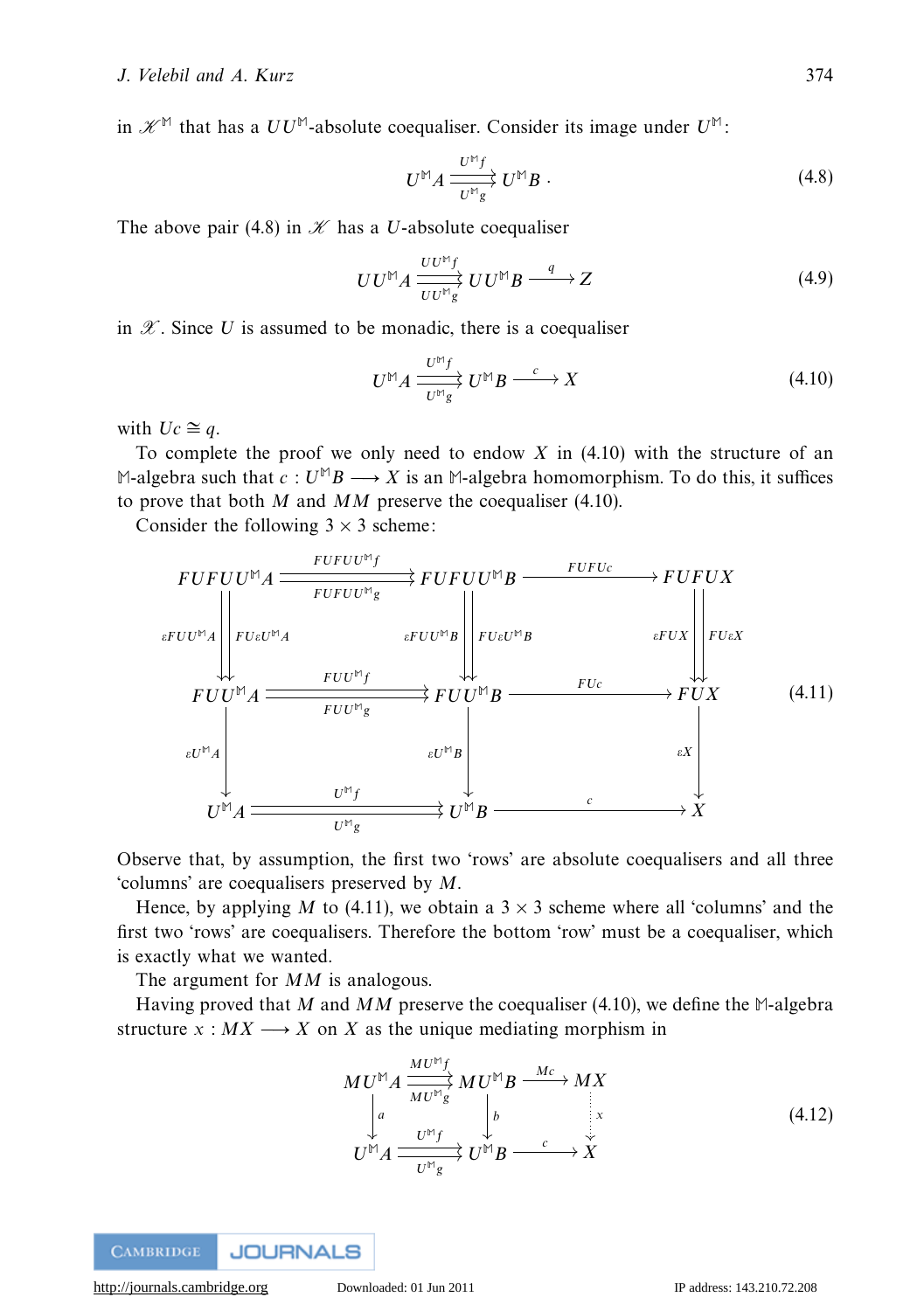It is now just a standard proof (Linton 1969, Page 67, Proposition 3) to show that *x* :  $MX \rightarrow X$  is indeed an M-algebra structure (for this one needs that MM preserves (4.10)) and that  $c: U^{\mathbb{M}}B \longrightarrow X$  is a coequaliser in the category of M-algebras. П

**Remark 4.2.** Observe that the assumption that *U* and  $U^{\mathbb{M}}$  are finitary is irrelevant in the above theorem. Indeed, the theorem holds more generally:

Suppose  $F \dashv U : \mathscr{K} \longrightarrow \mathscr{X}$  is an *arbitrary* monadic adjunction. Suppose further that  $M = (M, \eta, \mu)$  is an *arbitrary* monad on *K* such that the functor *M* preserves canonical resolutions (3.1). Then the composite  $UU^{\mathbb{M}} : \mathcal{K}^{\mathbb{M}} \longrightarrow \mathcal{X}$  is monadic.

**Proposition 4.3.** The forgetful functor  $\text{Mnd}_{\text{finb}}(\mathcal{K}) \longrightarrow \text{FinB}(\mathcal{K}, \mathcal{K})$  is monadic.

*Proof.* It suffices to prove that the free finitary monad  $\mathbb{F}_L$  on a finitely based functor *L* is finitely based. Recall from Adámek (1974) that the underlying finitary functor  $F_L$  of  $\mathbb{F}_L$  is given by a colimit of the countable chain

$$
W_0^L \xrightarrow{w_{0,1}^L} W_1^L \xrightarrow{w_{1,2}^L} \cdots
$$

where  $W_0^L = Id$  and  $W_{k+1}^L = L \cdot W_k^L + Id$ ,  $w_{0,1}^L = \text{inr}$  and  $w_{k+1,k+2}^L = Lw_{k,k+1}^L + id$ .

To prove that  $F_L$  is finitely based, observe that each  $W_k$  is, and then use the fact that finitely based functors are closed in the category of finitary functors under colimits (see Lemma 3.13).  $\Box$ 

We will now prove that finitely based monads on  $\mathcal K$  can be presented using finitary signatures on  $\mathscr{X}$ .

**Theorem 4.4.** The functor  $\text{Mnd}_{finb}(\mathcal{K}) \longrightarrow \text{Sig}_{fin}(\mathcal{K})$  sending  $M = (M, \eta, \mu)$  to the signature  $n \mapsto U M F n$  has a left adjoint, and the resulting adjunction is of descent type.

Proof. For the purposes of this proof, we introduce the following notation:

- (1) The forgetful monadic functor  $Mnd_{finb}(\mathcal{K}) \longrightarrow FinB(\mathcal{K}, \mathcal{K})$  is denoted by *W* and its left adjoint is denoted by **F**.
- (2) The forgetful functor FinB( $\mathscr{K}, \mathscr{K}$ )  $\longrightarrow$  Sig<sub>fm</sub>( $\mathscr{K}$ ) of Theorem 3.18 is denoted by *V*. By the same theorem, *V* has a left adjoint, denoted by *G*, and the adjunction  $G \perp V$ is of descent type.

We need to prove that the composite adjunction  $\mathbb{F}G + VW$  is of descent type. We will closely follow the proof of Kelly and Power (1993, Theorem 5.1).

We use  $\alpha$  to denote the counit of the adjunction  $\mathbb{F}G + VW$ . We will prove that  $\alpha_{\mathbb{T}}$ is *W*-final, for every finitely based monad  $\mathbb{T} = (T, \eta^{\mathbb{T}}, \mu^{\mathbb{T}})$ . This amounts to proving the following:

For every finitely based monad  $\mathcal{S} = (S, \eta^S, \mu^S)$  and every natural transformation *τ* : *T* −→ *S* such that the composite *τ* · *α***<sup>T</sup>** : **F***GVW*(**T**) −→ **S** is a monad morphism, *τ* is a monad morphism.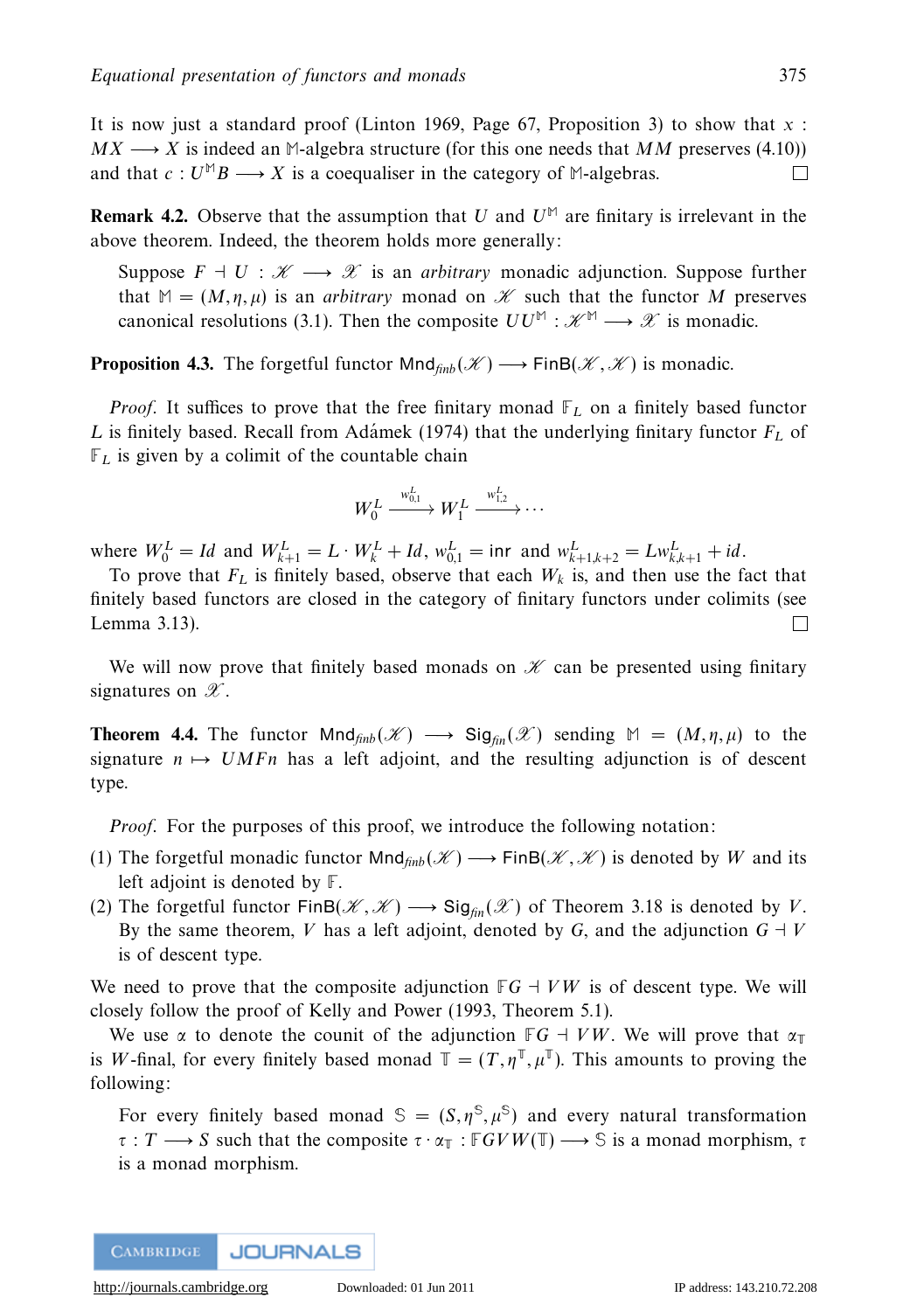Therefore, we assume that the perimeters of the following two diagrams commute:



There is nothing to prove for the right-hand triangle since the equality  $\tau \cdot \eta^T = \eta^S$ clearly holds. To prove that the right-hand rectangle commutes, we will show that  $\alpha_{\mathbb{T}} * \alpha_{\mathbb{T}}$ , or, more precisely,  $W(\alpha_{\mathbb{T}}) * W(\alpha_{\mathbb{T}})$  is an epimorphism in FinB( $\mathcal{K}, \mathcal{K}$ ).

We will prove that both

$$
W(\alpha_{\mathbb{T}})*id_{W(\mathbb{F}_{GV(T)})}: W(\mathbb{F}_{GV(T)})\cdot W(\mathbb{F}_{GV(T)}) \longrightarrow T\cdot W(\mathbb{F}_{GV(T)})
$$

and

$$
id_{W(\mathbb{T})} * W(\alpha_{\mathbb{T}}) : T \cdot W(\mathbb{F}_{GV(T)}) \longrightarrow T \cdot T
$$

are epimorphic, and the transformation  $W(\alpha_{\mathbb{T}}) * W(\alpha_{\mathbb{T}})$  will then be a composition of two epimorphisms.

- (1) The natural transformation  $W(\alpha_{\mathbb{T}}) * id_{W(\mathbb{F}_{GV(T)})}$  is an epimorphism.
- To prove this, observe that  $VW(\alpha_{\mathbb{T}})$  is a split epimorphism in  $\text{Sig}_{\text{fin}}(\mathscr{X})$  by the triangle equality for  $\mathbb{F}G \to VW$ . Since *V* is faithful (being of descent type by Theorem 3.18), *W*( $\alpha_{\mathbb{T}}$ ) is an epimorphism. Now the functor  $-V(\mathbb{F}_{GV(T)})$  is a left adjoint, so it preserves epimorphisms. Therefore  $W(\alpha_{\mathbb{T}}) * id_{W(\mathbb{F}_{GW(T)})}$  is an epimorphism.
- (2) The natural transformation  $id_{W(\mathbb{T})} * W(\alpha_{\mathbb{T}})$  is an epimorphism. We again use the fact that  $VW(\alpha_{\mathbb{T}})$  is a split epimorphism in Sig<sub>fin</sub>( $\mathscr{X}$ ). Then from Kelly and Power (1993, Lemma 5.2), it follows that  $id_{W(\mathbb{T})} * W(\alpha_{\mathbb{T}})$  is an epimorphism.  $\Box$

Theorem 4.4 states that, for every finitely based monad **M**, there is a coequaliser of the form

$$
\mathbb{F}_{\Gamma} \xrightarrow{\lambda} \mathbb{F}_{\Sigma} \xrightarrow{\gamma} \mathbb{M}
$$

in the category  $\text{Mnd}_{finb}(\mathscr{K})$  for some suitable finitary signatures  $\Gamma$  and  $\Sigma$  on the category  $\mathscr{X}$ . The above coequaliser then represents an equational presentation of  $M$  in the same way as discussed for functors at the end of the previous section.

# **5. Examples**

Theorems 3.18 and 4.4 are new in two respects: they generalise previous results from 'ordinary' categories to  $\mathcal V$ -categories and from monadic categories to categories of descent type. In this section we give some examples to show where and how our results can be applied.

**JOURNALS CAMBRIDGE**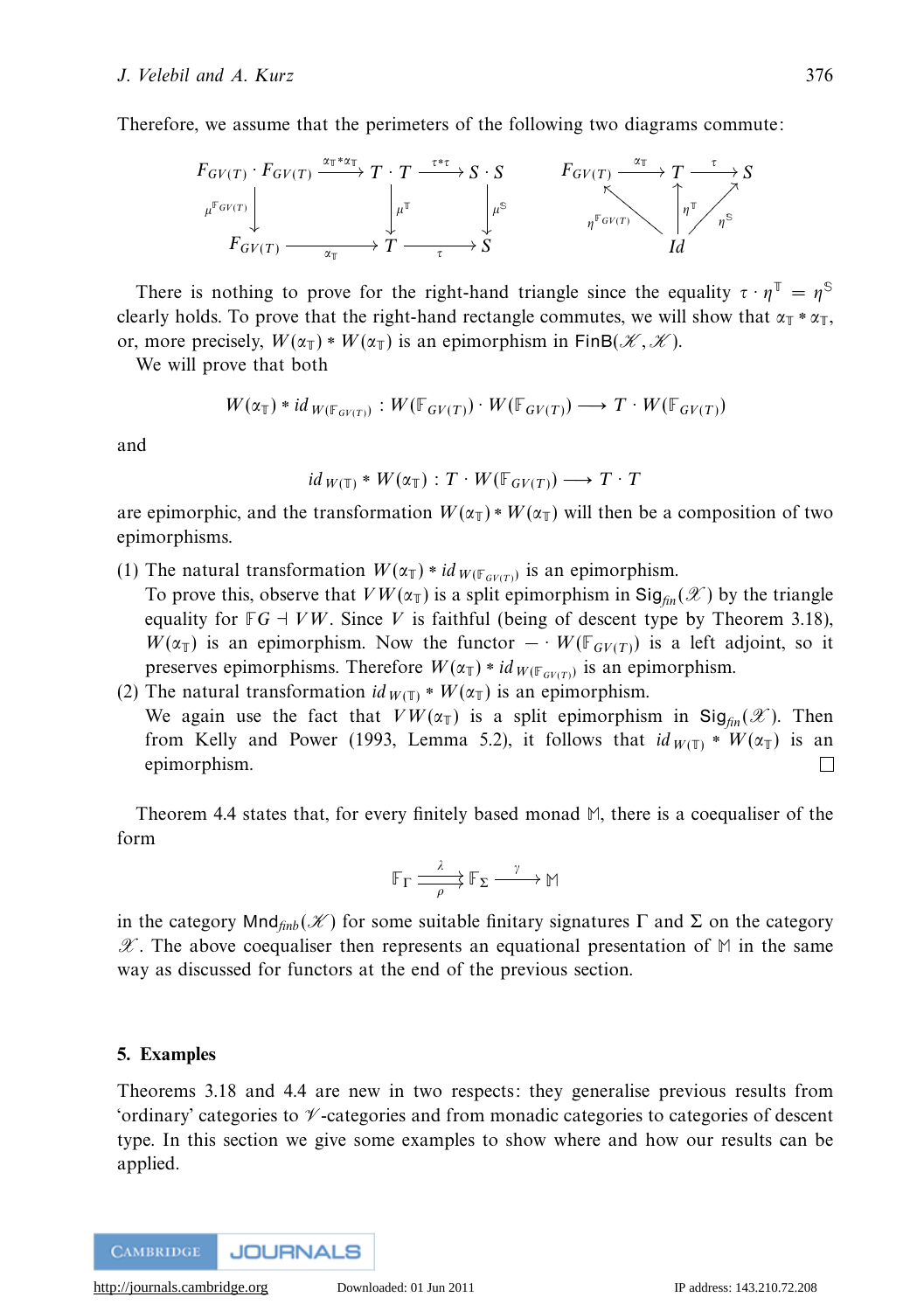## 5.1. Presenting functors on varieties: modal algebras

We will first illustrate Theorem 3.18 in the case of  $\mathcal{K} = BA$  and show how we can use it to generalise the notion of a modal algebra (Blackburn et al. 2001) from Kripke frames  $X \longrightarrow \mathscr{P}X$  to arbitrary set-coalgebras  $\xi : X \longrightarrow TX$ .

Recall that there are contravariant functors  $P : Set \longrightarrow BA$  and  $S : BA \longrightarrow Set$ , which are adjoint on the right. *P* maps a set to the Boolean algebra of subsets and *S* maps a Boolean algebra to the set of ultrafilters. On arrows, both act as the inverse image, and we use *F* to denote the left adjoint of the forgetful functor  $U : BA \longrightarrow Set$ .

Given  $\mathcal{P}$ , we define L : BA  $\longrightarrow$  BA by  $LFn = P\mathcal{P}SFn$  on finitely generated free algebras, and then extend *L* continuously to all of BA. By Theorem 3.18, *L* has a presentation where *n*-ary operations are given by  $ULFn = UP T SFn \approx 2^{T(2^n)}$ .

We call a  $\Box \in 2^{T(2^n)}$  an *n*-ary modal operator since it gives rise to an operation on *n*-tuples of subsets of *X* taking  $\varphi : X \longrightarrow 2^n$  to the predicate

$$
X \xrightarrow{\xi} TX \xrightarrow{T\varphi} T(2^n) \xrightarrow{\Box} 2 \tag{5.13}
$$

on *X*. In the particular case of  $T = \mathcal{P}$ , it can be shown that, together with the Boolean operations, all *n*-ary modal operators can be generated from the particular unary one given by

 $\mathscr{P}(2) \longrightarrow 2$  {0, 1}  $\mapsto$  0, {0}  $\mapsto$  0, {1}  $\mapsto$  1, {}  $\mapsto$  1*,* 

which, using (5.13), does indeed reveal itself to be the usual  $\Box$  of modal logic (Blackburn et al. 2001). Furthermore, the equations (3.6) defining *L* amount to the usual axioms of modal logic, namely that  $\Box$  preserves finite meets.

To summarise, we recalled from Kurz and Rosicky  $(2006)$  how to recover the classic modal algebras from the powerset-functor  $\mathscr P$  and, at the same time, how to generalise the notion of a modal algebra from Kripke frames to coalgebras for an arbitrary set-functor *T*. The generalisation of Theorem 3.18 opens the way to transfer the same analysis to coalgebras over enriched categories such as posets, *ω*-cpo's and certain kinds of metric space. We leave this for future work (first steps in this direction were taken in Kapulkin et al. (2010)) and will restrict ourselves here to some examples of such functors and their presentations.

# 5.2. Presenting monads on nominal sets

The category Nom of nominal sets (Gabbay and Pitts 1999) plays an important role in the modelling of calculi involving the notion of name-binding, be it first-order logic, *λ*-calculus or process algebras such as the *π*-calculus. It is well known, see, for example, Fiore and Staton (2006) or Gadducci *et al.* (2006), that Nom embeds into the presheaf category [**I***,* Set], where **I** is the category of finite sets with injections. Since [**I***,* Set] is monadic over the category of many-sorted sets Set<sup>|||</sup> (where  $|\cdot|$  denotes the set of objects of **I**), this suggests we do universal algebra over nominal sets as standard many-sorted universal algebra over Set<sup>[0]</sup>. Indeed, as shown in Kurz and Petrişan (2010), it is possible to translate the logics of Gabbay (2009) and Clouston and Pitts (2007) into many-sorted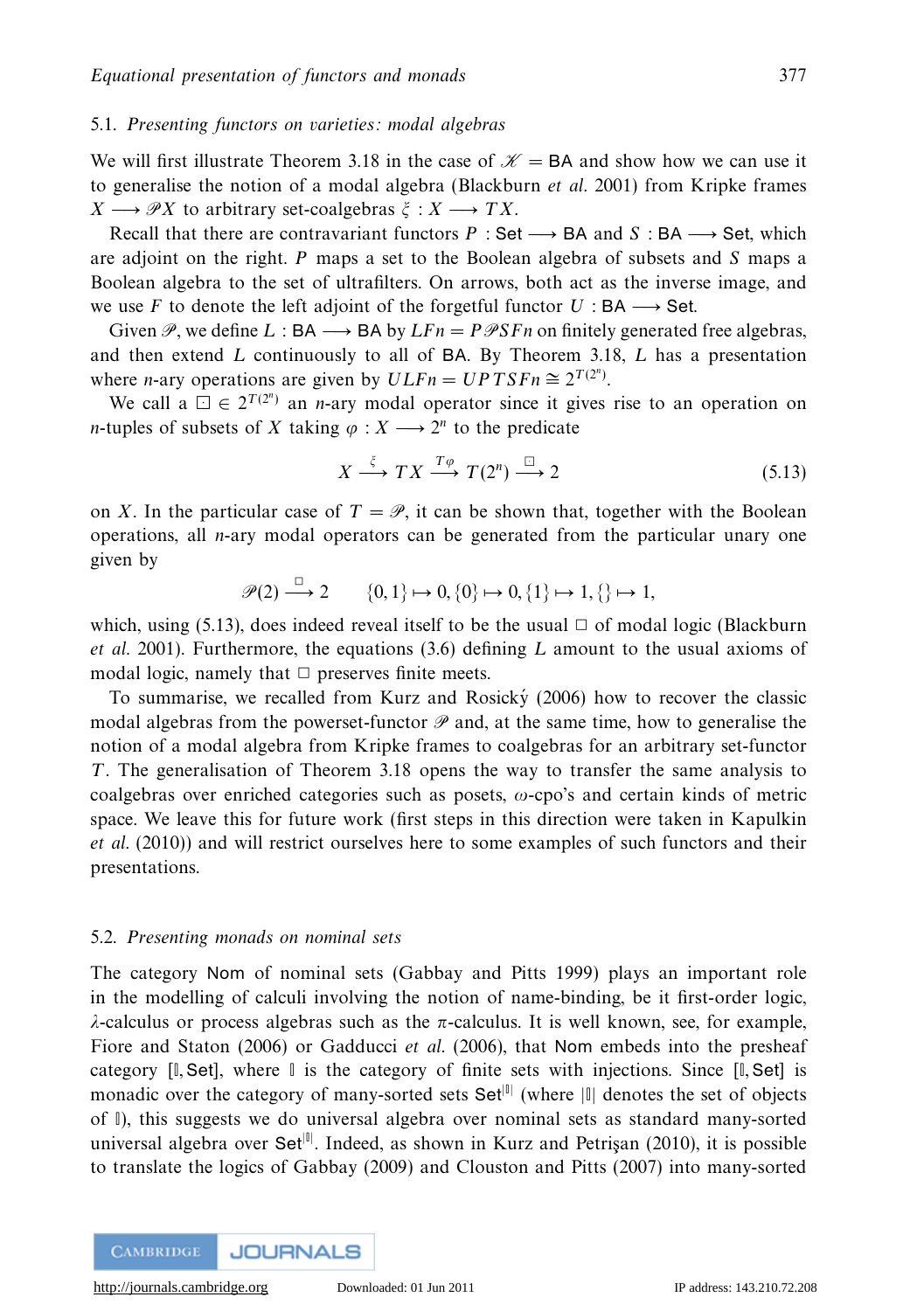equational logic and then make use of classical results of universal algebra such as Birkhoff's HSP-theorem on equationally definable classes of algebras.

Theorems 4.1 and 4.4 give a conceptual explanation of this approach as follows.

The full and faithful embedding  $I : \mathsf{Nom} \longrightarrow [I, \mathsf{Set}]$  gives rise to a forgetful functor Nom → Set<sup>|||</sup>, which is of descent type. According to Theorem 4.4, every finitely based monad M on Nom has a presentation. Since it takes arities from Set<sup>[0</sup>], it is also a presentation of a monad M' on Set<sup>1</sup>, which is also finitely based. By Theorem 4.1, the category of M'-algebras is monadic not only over Set<sup>1</sup> but also over Set<sup>|||</sup>, that is, it falls into the realm of standard many-sorted set-based universal algebra. In particular, we can study **M**-algebras over Nom by studying the standard many-sorted universal **M** -algebras and their representation by operations and equations. For further details, see Kurz and Petrisan (2010) and Kurz et al. (2010).

# 5.3. Presenting functors on posets

In this section  $\mathcal{V} = \text{Pos}$ , the category of all posets and monotone maps. It is an l.f.p. cartesian closed category (see, for example, Adámek and Rosický  $(1994)$ ), hence it is a suitable base category.

**Convex powerset.** Consider a signature Σ where  $Σn$  has one operation symbol for each finite discrete poset *n* and is empty otherwise. The induced functor

$$
H_{\Sigma}: \text{Pos} \longrightarrow \text{Pos}
$$
  

$$
H_{\Sigma}X = \coprod_{n} \text{Pos}(n, X) = \{ [x_1, \dots, x_n] \mid x_i \in X, n < \omega \}
$$

maps a poset *X* to the poset of lists, ordered pointwise, over *X*. Also consider equations  $Γ$  that quotient lists to sets (expressing the fact that the order and repetition of elements can be ignored). We write  $\{x_1, \ldots, x_n\}$  for the equivalence class of  $[x_1, \ldots, x_n]$ .

Note that the presentation Σ*,*Γ above is exactly the one of Example 3.19, except for the fact that the coequaliser (3.6) defining *L* is now computed over Pos instead of Set.

It follows from the equations  $\Gamma$  that the pointwise order on  $[x_1, \ldots, x_n]$  turns into the Egli–Milner order on *LX*: the inequality

$$
\{x_0, \ldots, x_{n-1}\} \leq \{y_0, \ldots, y_{m-1}\}
$$

holds in *LX* if and only if for all  $i \in n$  there exists  $j \in m$  such that  $x_i \leq y_i$  and for all *j* ∈ *m* there exists *i* ∈ *n* such that  $x_i$  ≤  $y_i$ .

Furthermore, it follows from the way coequalisers are computed in Pos that the functor *L* presented by Σ, Γ identifies the sets that are equal according to the Egli–Milner order. Moreover, calculating in *LX* and assuming  $x_1 \le x \le x_2$ ,

$$
\{x_1, x_2..., x_{n-1}\} = \{x_1, x_1, x_2..., x_{n-1}\}\
$$

$$
\leq \{x_1, x, x_2..., x_{n-1}\}\
$$

$$
\leq \{x_1, x_2, x_2..., x_{n-1}\}\
$$

$$
= \{x_1, x_2..., x_{n-1}\}\
$$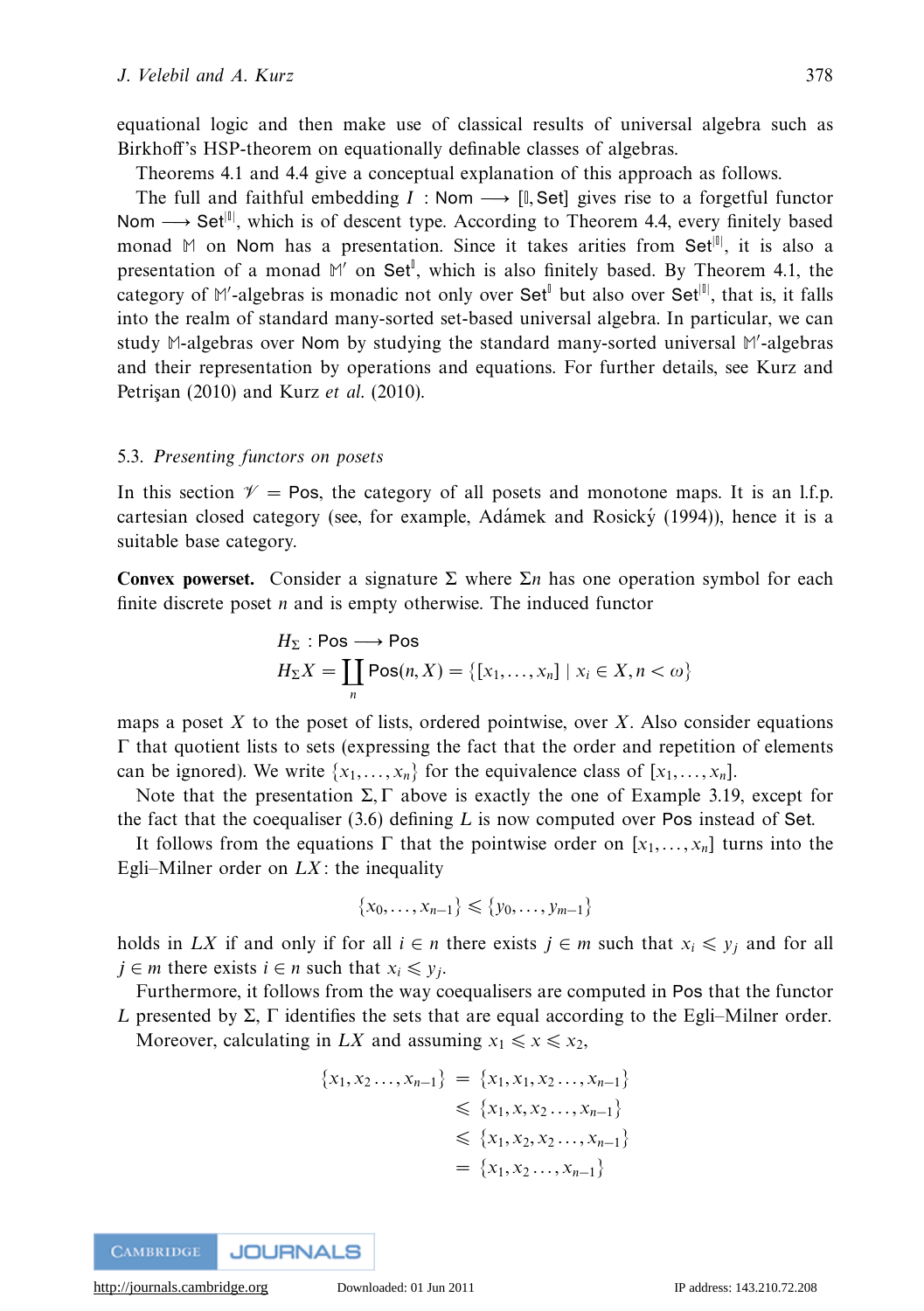shows that we can represent the elements of *LX* as the finitely generated convex subsets of *X*. To summarise, we have shown the following proposition.

**Proposition 5.1.** The functor *L* presented by  $\Sigma$ , Γ maps a poset *X* to the poset of finitely generated convex subsets ordered by the Egli–Milner order.

**Remark 5.2.** The above functor *L* is a 'Pos-enriched analogy' of the finitary powerset functor  $P_{fin}$  of Example 3.19. We will show one more example of such an analogy in Proposition 5.4.

Note that by definition, *L* is a Pos-functor, that is, *L* preserves the order on the homsets. It is this condition that is responsible for interesting poset phenomena (convexity) arising even though the arities and the sets of operation symbols (co-arities) are discrete. We will now look at two examples where arities and co-arities are non-discrete posets.

**Arities that are posets.** Consider the functor Pos  $\rightarrow$  Pos that maps a poset to the discrete poset of its connected components. It is presented by:

- **—** arities: 1*,* **2**
- operations: Σ1 is the (po)set  $\{\Box\}$ . Σ2 is the (po)set  $\{\Diamond\}$
- → equations:  $\square(x_1) = \diamondsuit(x_1, x_2), \square(x_2) = \diamondsuit(x_1, x_2)$

(where 2 is  $\{0 \leq 1\}$ ). Intuitively,  $\Box$  just makes a copy of the poset and  $\diamond$  is used to identify all elements that are related in the order.

**Co-arities that are posets.** Consider the functor Pos  $\longrightarrow$  Pos,  $X \mapsto 2 \times X$ . It is presented by:

- **—** arities: 1
- operations: Σ1 is the poset  ${l,r}$  with  $l < r$ .
- **—** no equations.

Here, each of *l*, *r* makes a copy and  $l < r$  guarantees that x on the left is smaller than x on the right.

# 5.4. Presenting functors on metric spaces

The category CUMet of all complete 1-bounded ultrametric spaces and non-expanding maps is cartesian closed and locally  $\aleph_1$ -presentable. A 1-bounded ultrametric space is a set *X* with a function  $d: X \times X \longrightarrow [0, 1]$  such that:

(i)  $d(x, y) = 0$  if and only if  $x = y$ ,

(ii) 
$$
d(x, y) = d(y, x)
$$
,

(iii)  $d(x, y) \le \max\{d(x, z), d(z, y)\}.$ 

A non-expanding map  $f : (X_1, d_1) \longrightarrow (X_2, d_2)$  is a map  $f : X_1 \longrightarrow X_2$  satisfying  $d_2(f(x), f(y)) \le d_1(x, y)$ , for all *x*, *y*. See de Bakker and de Vink (1996).

Hence,  $V =$  CUMet can serve as a base category and our theory applies (see Remark 3.9) for the shift from finitely based to  $\aleph_1$ -based).

Consider a signature  $\Sigma$  where  $\Sigma X$  has one operation symbol for each finite discrete X, one operation symbol for the countable discrete space *ω*, and Σ*n* is empty otherwise. The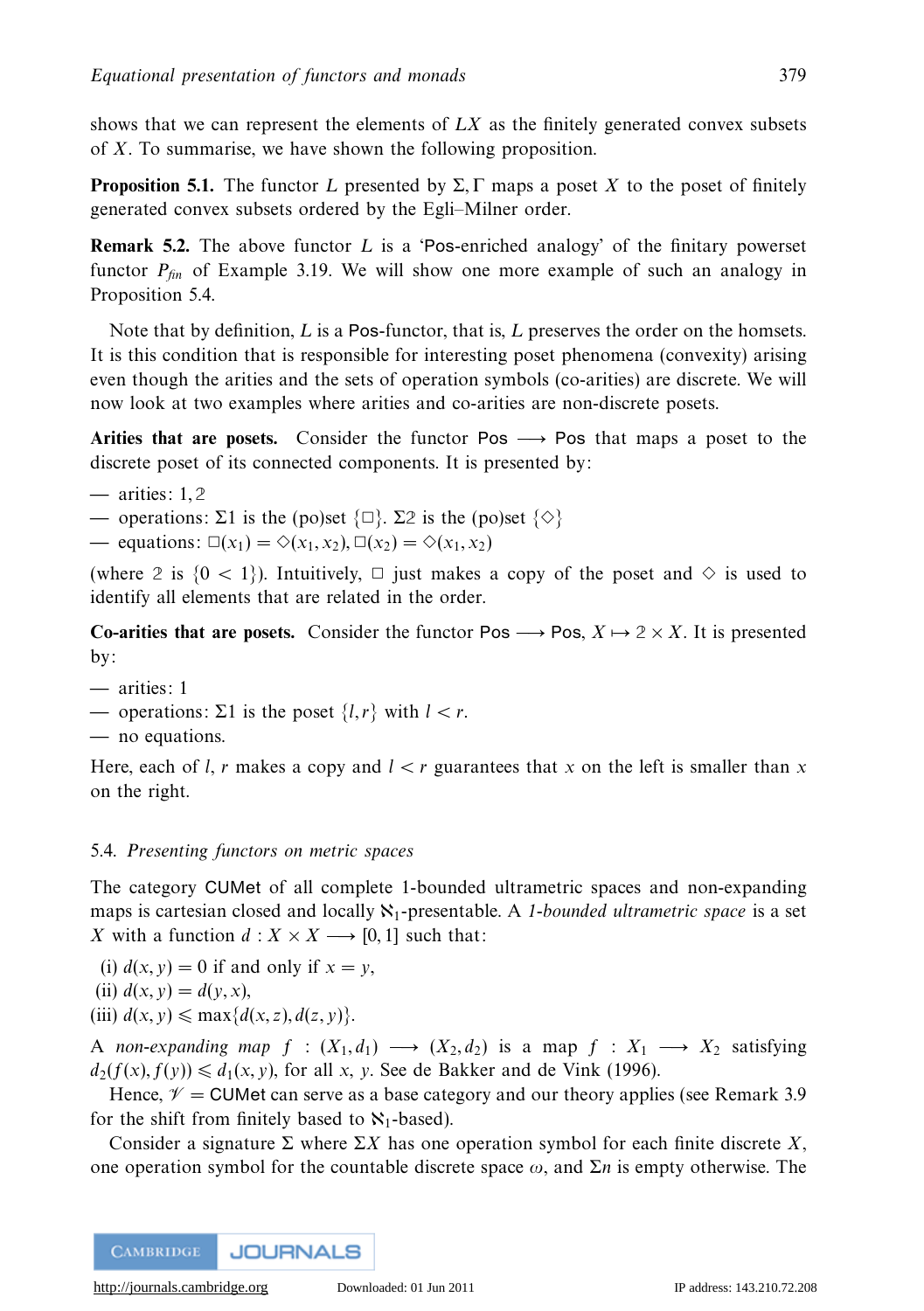induced functor

$$
H_{\Sigma}: \text{CUMet} \longrightarrow \text{CUMet}
$$

$$
H_{\Sigma}X = \coprod_{n \leq \omega} \text{CUMet}(n, X)
$$

maps a metric space *X* to the metric space of (finite or infinite) lists over *X*. The distance between two lists  $l, l'$  of the same length  $\lambda$  is

$$
\sup\{d(l_i, l'_i) \mid i < \lambda\}.\tag{5.14}
$$

Now consider adding equations  $\Gamma$  that quotient lists to sets (expressing the fact that the order and repetition of elements can be ignored) and denote by *L* the functor presented by Σ, Γ as in  $(3.6)$ .

It follows from the equations  $\Gamma$  that the distance (5.14) between lists turns into the Hausdorff distance between sets. In detail, we consider two lists  $l, l'$  of elements from  $X$ and use  $\overline{l}, \overline{l}'$  to denote the corresponding sets. We write  $C(l, l')$  for the set of pairs  $(k, k')$ of lists of length  $\omega$  such that we have  $\bar{k} = \bar{l}$  and  $\bar{k}' = \bar{l}'$ . It then follows from the way colimits are calculated in CUMet that

$$
d(\bar{l}, \bar{l}') = \inf \{ d(k, k') \mid (k, k') \in C(l, l') \}.
$$

**Lemma 5.3.** The equality

$$
\inf \{ d(k, k') \mid (k, k') \in C(l, l') \} \n= \inf \{ \alpha > 0 \mid \forall x \in \overline{l} . \exists y \in \overline{l}' . d(x, y) < \alpha \& \forall y \in \overline{l}' . \exists x \in \overline{l} . d(x, y) < \alpha \}
$$

holds.

The lemma shows that  $d(\overline{l}, \overline{l}')$  is equal to the Hausdorff distance (de Bakker and de Vink 1996, Definition 2.2), which can also be expressed as

$$
\max \{ \sup_{x \in \overline{I}} \inf_{y \in \overline{I}'} d(x, y), \sup_{y \in \overline{I}'} \inf_{x \in \overline{I}} d(x, y) \}.
$$

Subsets with distance 0 are identified in *LX*. It is not difficult to see that two subsets have distance 0 if and only if they have the same completion if and only if they have the same topological closure. In particular, on closed subsets, the Hausdorff distance becomes a metric. Also recall that a (subset of a) topological space is said to be separable if it has a dense, countable subset; for example, finite dimensional Euclidean space is separable. We can now summarise with the following proposition.

**Proposition 5.4.** The functor L : CUMet  $\longrightarrow$  CUMet presented by  $\Sigma$ ,  $\Gamma$  maps a space X to the the space of its closed and separable subsets with the Hausdorff metric.

### **Acknowledgements**

We are grateful to Jiří Rosický for pointing out a simple example of a finitary functor that is not finitely based (Example 3.12). We also thank the referee for suggestions that improved the final version of the paper.